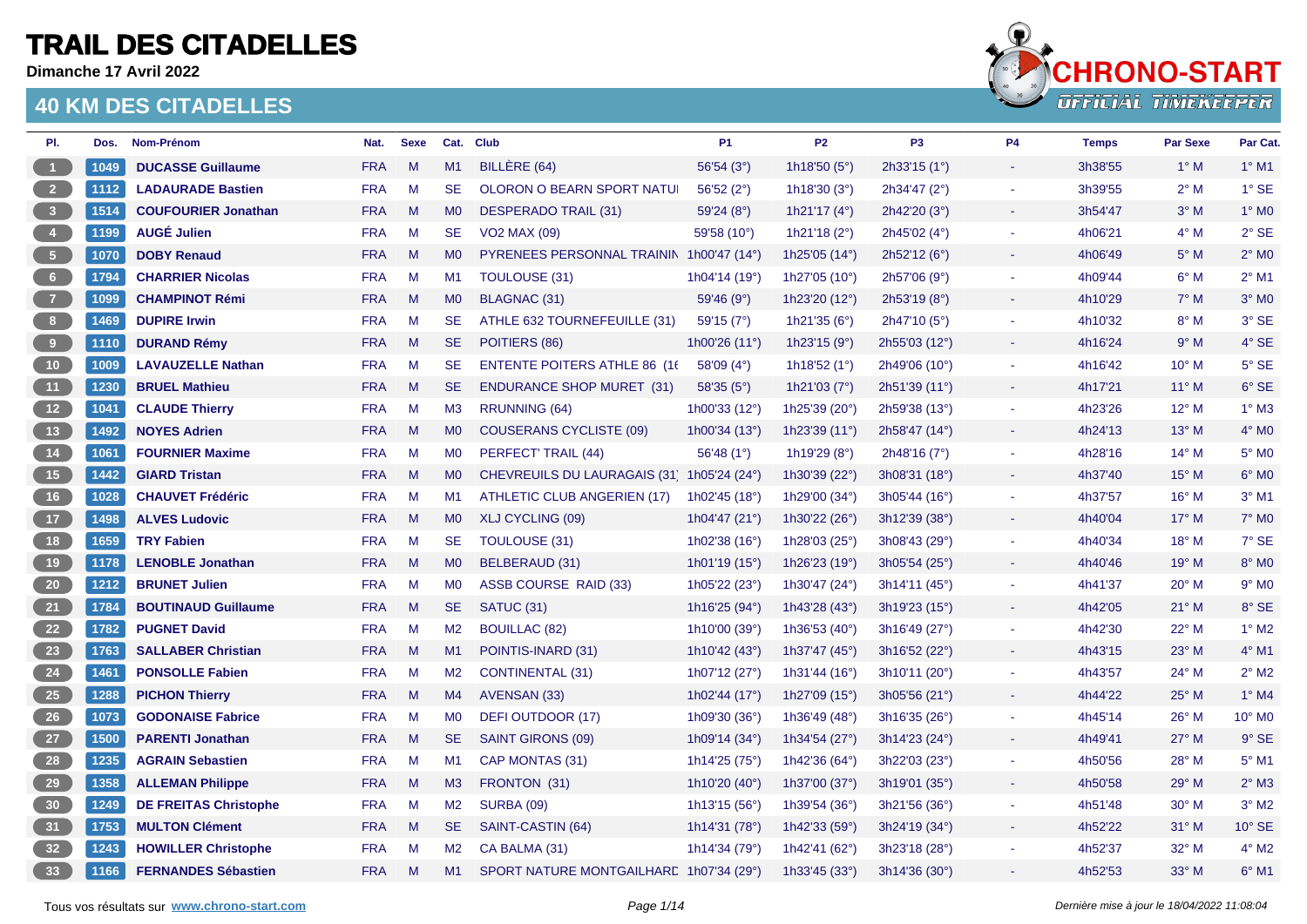**Dimanche 17 Avril 2022**



| PI.            | Dos. | Nom-Prénom                 | Nat.       | <b>Sexe</b> |                | Cat. Club                                  | P <sub>1</sub>           | P <sub>2</sub>           | P <sub>3</sub> | <b>P4</b>              | <b>Temps</b> | <b>Par Sexe</b> | Par Cat.            |
|----------------|------|----------------------------|------------|-------------|----------------|--------------------------------------------|--------------------------|--------------------------|----------------|------------------------|--------------|-----------------|---------------------|
| 34             | 1140 | <b>THUMEREL Philippe</b>   | <b>FRA</b> | M           | M4             | SPIRIDON DU COUSERANS 09 (0! 1h10'40 (42°) |                          | 1h37'45 (44°)            | 3h21'45 (47°)  | 4h16'00 (14°)          | 4h53'44      | $34^\circ$ M    | $2^{\circ}$ M4      |
| 35             | 1155 | <b>VERTODUSIC Benjamin</b> | <b>FRA</b> | M           | <b>SE</b>      | ASSB COURSE RAID ARIANEGR(1h08'37 (32°)    |                          | 1h34'20 (28°)            | 3h15'54(33°)   |                        | 4h54'01      | $35^\circ$ M    | 11° SE              |
| 36             | 1615 | <b>ROUX Johann</b>         | <b>FRA</b> | M           | M <sub>0</sub> | SAINT SULPICE (81)                         | 1h12'36 $(51°)$          | 1h39'20 (38°)            | 3h21'22 (37°)  |                        | 4h54'02      | $36^\circ$ M    | 11° MO              |
| 37             | 1176 | <b>GROUSSET Steve</b>      | <b>FRA</b> | M           | <b>SE</b>      | ATHLETIC CLUB ANGERIEN (17)                | 1h05'19 (22°)            | 1h31'06 (29°)            | 3h18'58 (59°)  | $\blacksquare$         | 4h54'05      | 37° M           | 12° SE              |
| 38             | 1464 | <b>LEFEBVRE Aurélien</b>   | <b>FRA</b> | M           | SE.            | CESCAU (09)                                | 1h04'34 (20°)            | 1h29'16 $(18°)$          | 3h14'34(51°)   | $\sim$                 | 4h54'48      | 38° M           | 13° SE              |
| 39             | 1314 | <b>GAUTHIER Stéphane</b>   | <b>FRA</b> | M           | M1             | CA BALMA (31)                              | 1h06'33 (26°)            | 1h32'56 $(35°)$          | 3h16'03(44°)   |                        | 4h56'28      | $39^\circ$ M    | $7^\circ$ M1        |
| 40             | 1496 | <b>ROUSSIGNÉ Fabrice</b>   | <b>FRA</b> | M           | M <sub>2</sub> | 1000 PATTES VICQUOIS (65)                  | 1h14'21 (73°)            | 1h42'46 (70°)            | 3h29'43 (55°)  | 4h16'35 (1°)           | 4h56'30      | $40^\circ$ M    | $5^\circ$ M2        |
| 41             | 1217 | <b>FAVAREU Julien</b>      | <b>FRA</b> | M           | <b>SE</b>      | LES FADAS DU PLANTAUREL (09) 1h13'33 (62°) |                          | 1h42'22 (77°)            | 3h24'44 (39°)  | 4h16'03 $(5^{\circ})$  | 4h57'10      | $41^{\circ}$ M  | 14° SE              |
| 42             | 1147 | <b>MIGUEL Jerome</b>       | <b>FRA</b> | M           | SE.            | IRREDUCTIBLES BIPEDES CAZEF 1h08'55 (33°)  |                          | 1h32'50 $(13°)$          | 3h15'47 (42°)  | $\sim$                 | 4h58'08      | $42^{\circ}$ M  | 15° SE              |
| 43             | 1405 | <b>SCHWEIZER Eugénie</b>   | <b>FRA</b> | F           | <b>SE</b>      | GXT RMIND RUNNING CONSEIL (1h14'05 (70°)   |                          | 1h41'52 (53°)            | 3h24'45 (41°)  |                        | 4h59'10      | $1^{\circ}$ F   | $1°$ SE             |
| 44             | 1072 | <b>DOUCET Fabien</b>       | <b>FRA</b> | M           | M <sub>2</sub> | DEFI OUTDOOR (17)                          | 1h10'45 (44°)            | 1h39'05 (67°)            | 3h22'11 (43°)  |                        | 4h59'43      | 43° M           | $6^\circ$ M2        |
| 45             | 1069 | <b>BERTHE Stephane</b>     | <b>FRA</b> | M           | M3             | <b>SEMEAC OLYMPIQUE (65)</b>               | 1h11'53 (48 $^{\circ}$ ) | 1h39'19 $(50^{\circ})$   | 3h23'23(49°)   | $\sim$                 | 5h00'52      | 44° M           | $3°$ M3             |
| 46             | 1470 | <b>BENI Maxime</b>         | <b>FRA</b> | M           | MO             | TOULOUSE (31)                              | 1h09'57 (38°)            | 1h36'51 (41°)            | 3h17'56 (31°)  |                        | 5h00'59      | 45° M           | 12° M0              |
| 47             | 1570 | <b>DESVAUX Christophe</b>  | <b>FRA</b> | M           | M1             | L'UNION (31)                               | 1h06'11 $(25^{\circ})$   | 1h31'20 $(21°)$          | 3h12'52 (32°)  |                        | 5h01'01      | 46° M           | $8^\circ$ M1        |
| 48             | 1781 | <b>CLERGUE Véronique</b>   | <b>FRA</b> | F           | M1             | AS CARNOUX JOGGING (13)                    | 1h13'26 (60°)            | 1h42'17 (79°)            | 3h30'16(61°)   | 4h21'57 (6°)           | 5h02'42      | $2^{\circ}$ F   | $1^\circ$ M1        |
| $\frac{49}{ }$ | 1119 | <b>DAYDOU Sébastien</b>    | <b>FRA</b> | M           | M1             | CRAMPAGNA (09)                             | 1h22'17 (188°)           | 1h56'10 (245°)           | 3h33'42 (17°)  | 4h20'45 $(2^{\circ})$  | 5h03'20      | 47° M           | $9°$ M1             |
| 50             | 1347 | <b>ROCACHER Damien</b>     | <b>FRA</b> | M           | <b>SE</b>      | MONTELS (09)                               | 1h08'10 $(31°)$          | 1h34'09 (30°)            | 3h17'54 (46°)  | $\sim$                 | 5h03'55      | $48^\circ$ M    | $16^\circ$ SE       |
| 51             | 1335 | <b>GESTAS Nicolas</b>      | <b>FRA</b> | M           | <b>MO</b>      | TARBES PYRENEES ATHLETISME 1h14'03 (69°)   |                          | 1h42'00 (56°)            | 3h20'15 (19°)  | $\blacksquare$         | 5h04'04      | 49° M           | 13° M0              |
| 52             | 1395 | <b>POTET Audrey</b>        | <b>FRA</b> | -F          | M1             | <b>GINESTAS XTRAIL (11)</b>                | 1h16'36 (101°)           | 1h47'02 (134°)           | 3h33'45(54°)   | 4h24'45 (4°)           | 5h04'27      | $3^{\circ}$ F   | $2^{\circ}$ M1      |
| 53             | 1024 | <b>JIMENEZ David</b>       | <b>FRA</b> | M           | M1             | VARILHES (09)                              | 1h14'56 (83°)            | 1h42'03 (47°)            | 3h24'48(40°)   | 4h22'28 (39°)          | 5h05'58      | 50° M           | 10° M1              |
| 54             | 1189 | <b>CODRON Patrick</b>      | <b>FRA</b> | M           | M <sub>2</sub> | PORTET TRIATHLON (31)                      | 1h18'31 (136°)           | 1h46'33 (57°)            | 3h33'37 (56°)  | 4h22'31 (3°)           | 5h06'46      | $51^\circ$ M    | $7^\circ$ M2        |
| 55             | 1071 | <b>SOULERE Frederic</b>    | <b>FRA</b> | M           | M <sub>2</sub> | SEMELLES DE PLOMB (66)                     | 1h13'19 (58°)            | 1h41'36 (66°)            | 3h30'37 (65°)  | 4h24'23 $(11^{\circ})$ | 5h07'18      | 52° M           | $8^\circ$ M2        |
| 56             | 1062 | <b>ROUVIER Marion</b>      | <b>FRA</b> | F           | M <sub>2</sub> | <b>BRAU PEAK TEAM (11)</b>                 | 1h10'23 $(41^{\circ})$   | 1h40'10 $(110°)$         | 3h29'09(64°)   | 4h23'14 $(13°)$        | 5h07'46      | $4^{\circ}$ F   | $1^\circ$ M2        |
| 57             | 1372 | <b>KLEIN</b> étienne       | <b>FRA</b> | M           | M2             | <b>CLUB ATHLE 632 (31)</b>                 | 1h13'53 (66°)            | 1h39'55 (31°)            | 3h30'21 (72°)  | 4h24'50 (15°)          | 5h09'24      | 53° M           | $9°$ M <sub>2</sub> |
| 58             | 1342 | <b>HAUTEFORT Mathieu</b>   | <b>FRA</b> | M           | M1             | LES COUREURS DU DIMANCHE (1 1h13'09 (54°)  |                          | 1h41'44 (74 $^{\circ}$ ) | 3h30'57 (67°)  | 4h27'07 (26°)          | 5h09'47      | 54° M           | 11° M1              |
| 59             | 1113 | <b>LAGARDE Daniel</b>      | <b>FRA</b> | M           | M7             | CAP09 (09)                                 | 1h14'53 (81°)            | 1h43'31 (75°)            | 3h31'35 (62°)  | 4h24'35 (9°)           | 5h09'52      | 55° M           | $1^\circ$ M7        |
| 60             | 1012 | <b>SALLANTIN Renaud</b>    | <b>FRA</b> | M           | MO             | BLAGNAC (31)                               | 1h12'18 $(50^{\circ})$   | 1h39'24 (46°)            | 3h23'27 (48°)  | 4h21'41 (47°)          | 5h10'01      | 56° M           | 14° M0              |
| 61             | 1655 | <b>ACHARD Jean Luc</b>     | <b>FRA</b> | M           | M <sub>2</sub> | <b>JNM NARBONNE (11)</b>                   | 1h14'29 (77°)            | 1h43'10 (76°)            | 3h33'36 (73°)  | 4h26'17 $(7°)$         | 5h11'56      | 57° M           | 10° M2              |
| 62             | 1508 | <b>CLERGUE Jerome</b>      | <b>FRA</b> | M           | M2             | AS CARNOUX JOGGING (13)                    | 1h13'22 (59°)            | 1h42'16 (82°)            | 3h30'14 (60°)  | 4h24'14 (12°)          | 5h12'09      | 58° M           | 11° M2              |
| 63             | 1795 | <b>ILES Thomas</b>         | <b>FRA</b> | M           | <b>SE</b>      | AURIGNACOURT (31)                          | 1h14'54 (82°)            | 1h42'20 (51°)            | 3h32'21 (69°)  | 4h31'45 (58°)          | 5h15'52      | 59° M           | 17° SE              |
| 64             | 1115 | <b>PERA Christophe</b>     | <b>FRA</b> | M           | M1             | FOULEES VERTES EN LIBOURNA 1h13'30 (61°)   |                          | 1h42'39 (86°)            | 3h35'44 (84°)  | 4h33'17 (34°)          | 5h16'48      | $60^\circ$ M    | 12° M1              |
| 65             | 1272 | <b>BRUGEROLLES Eric</b>    | <b>FRA</b> | M           | M3             | TIS THALES (31)                            | 1h13'12 $(55°)$          | 1h41'47 (73°)            | 3h27'54 (53°)  | 4h22'35 (17°)          | 5h17'20      | $61^\circ$ M    | $4^\circ$ M3        |
| 66             | 1619 | <b>GUIRAUD Thomas</b>      | <b>FRA</b> | M           | MO             | LAURAGAIS ATHLE CASTELNAUL 1h17'46 (124°)  |                          | 1h47'13 (95°)            | 3h38'13 (74°)  | 4h34'21 (24°)          | 5h17'30      | $62^\circ$ M    | 15° MO              |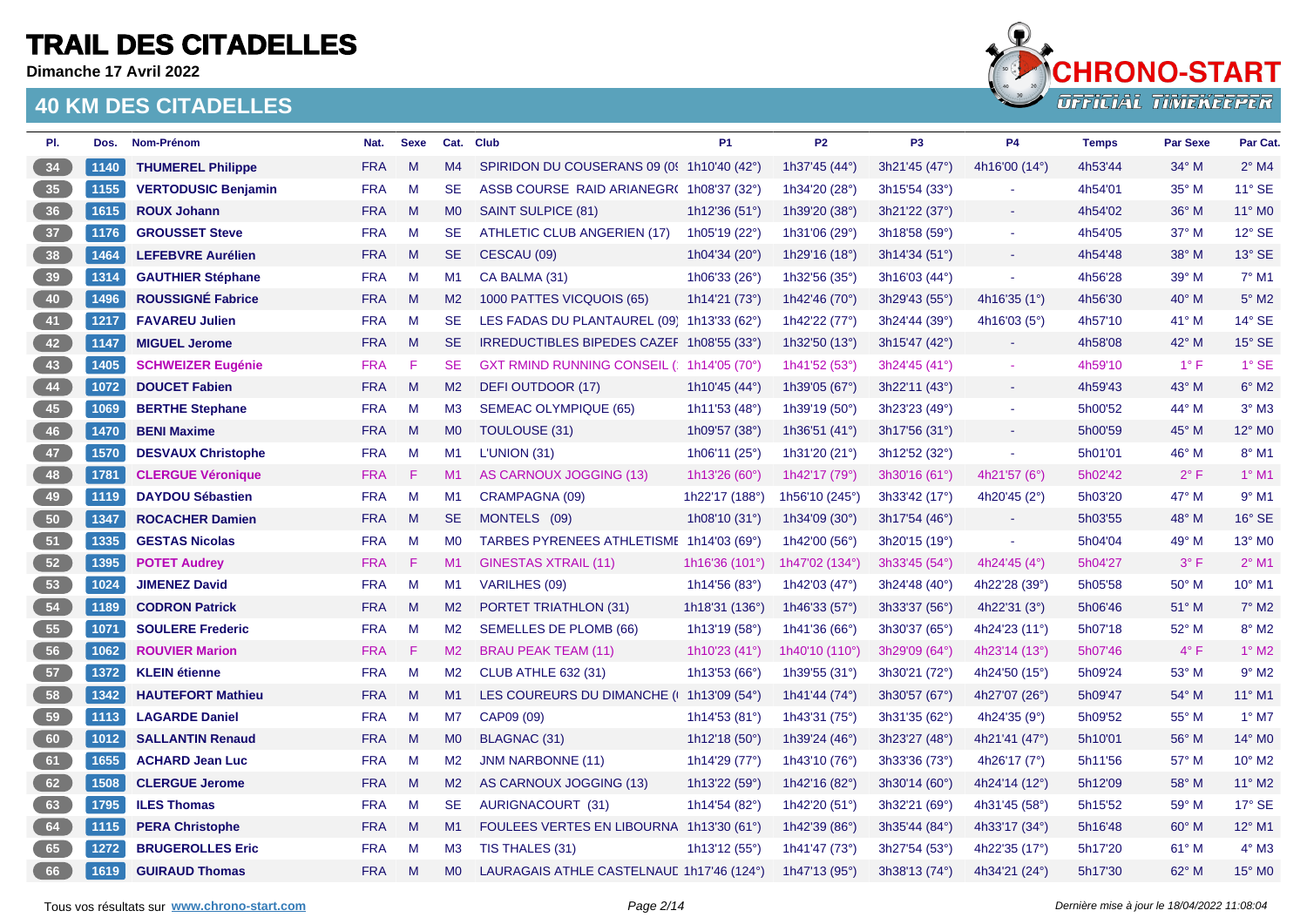**Dimanche 17 Avril 2022**



| PI.             | Dos. | Nom-Prénom                | Nat.       | <b>Sexe</b> | Cat.           | <b>Club</b>                                  | P <sub>1</sub>           | P <sub>2</sub>   | P <sub>3</sub> | <b>P4</b>                | <b>Temps</b> | <b>Par Sexe</b> | Par Cat.                  |
|-----------------|------|---------------------------|------------|-------------|----------------|----------------------------------------------|--------------------------|------------------|----------------|--------------------------|--------------|-----------------|---------------------------|
| 67              | 1171 | <b>ALLABERT Nicolas</b>   | <b>FRA</b> | M           | <b>SE</b>      | <b>TCAP LABATUT (09)</b>                     | 1h07'39 (30°)            | 1h35'27 (54°)    | 3h29'53 (93°)  | 4h29'40 (64°)            | 5h17'52      | $63^\circ$ M    | 18° SE                    |
| 68              | 1543 | <b>GRELLIER Pierre</b>    | <b>FRA</b> | M           | <b>SE</b>      | MAZERES CLUB PEDESTRE (31)                   | 1h19'44 (145°)           | 1h48'10 (71°)    | 3h35'46 (58°)  | 4h31'19 (20°)            | 5h18'14      | $64^{\circ}$ M  | 19° SE                    |
| 69              | 1097 | <b>ALLIER Guillaume</b>   | <b>FRA</b> | M           | M1             | <b>TOULOUSE TRIATHLON (31)</b>               | 1h16'41 (105°)           | 1h46'37 (116°)   | 3h38'08 (76°)  | 4h34'54 (29°)            | 5h18'37      | 65° M           | 13° M1                    |
| $70^{\circ}$    | 1045 | <b>JOUTEAU Alexis</b>     | <b>FRA</b> | M           | M <sub>0</sub> | TOULOUSE (31)                                | 1h16'44 (107°)           | 1h46'31 (109°)   | 3h33'47 (57°)  | 4h30'34 (31°)            | 5h18'51      | 66° M           | 16° M0                    |
| 71              | 1720 | <b>CALLOD Fabien</b>      | <b>FRA</b> | M           | <b>SE</b>      | <b>TOULOUSE (31)</b>                         | 1h21'18 (172°)           | 1h50'27 (87°)    | 3h44'59 (95°)  | 4h37'46 $(8^{\circ})$    | 5h19'19      | 67° M           | $20^\circ$ SE             |
| 72              | 1193 | <b>CAZET Yves</b>         | <b>FRA</b> | M           | M3             | <b>BLAGNAC SC (31)</b>                       | 1h16'26 (95°)            | 1h46'36 (127°)   | 3h36'50 (71°)  | 4h34'41 (42°)            | 5h19'58      | 68° M           | $5^\circ$ M3              |
| 73              | 1058 | <b>DUSSAULT Laurent</b>   | <b>FRA</b> | M           | M2             | LES 4 LIONS (64)                             | 1h15'33 (85°)            | 1h45'07 (100°)   | 3h37'44 (81°)  | 4h34'37 (32°)            | 5h20'05      | 69° M           | 12° M2                    |
| 74              | 1778 | <b>PEREIRA Frederic</b>   | <b>FRA</b> | M           | M <sub>2</sub> | CAP09 (09)                                   | 1h14'01 (68°)            | 1h43'30 (97°)    | 3h39'20 (106°) | 4h37'19 (44°)            | 5h20'59      | $70^\circ$ M    | 13° M2                    |
| 75              | 1177 | <b>CALIXTE Jeremy</b>     | <b>FRA</b> | M           | M <sub>0</sub> | CAF TOULOUSE (31)                            | 1h16'28 $(96°)$          | 1h45'45 (91°)    | 3h42'55 (116°) | 4h36'32 $(10^{\circ})$   | 5h21'20      | $71^\circ$ M    | 17° M0                    |
| 76              | 1643 | <b>DELRIEU Loic</b>       | <b>FRA</b> | M           | <b>MO</b>      | SPORT NATURE MONTGAILHARE 1h13'58 (67°)      |                          | 1h42'02 (61°)    | 3h34'44 (82°)  | 4h32'47 (46°)            | 5h22'24      | 72° M           | 18° MO                    |
| 77              | 1563 | <b>FONTAINE Pierre</b>    | <b>FRA</b> | M           | M1             | <b>TARAHUMARAS (31)</b>                      | 1h13'18 (57 $^{\circ}$ ) | 1h42'11 (81°)    | 3h32'16 (70°)  | 4h33'42 (86°)            | 5h23'44      | $73^\circ$ M    | 14° M1                    |
| $78$            | 1542 | <b>BELLOCQ Laurent</b>    | <b>FRA</b> | M           | M1             | ARBUS RUNNING (64)                           | 1h17'35 (120°)           | 1h47'15 (105°)   | 3h41'07 (88°)  | 4h36'56 (21°)            | 5h23'46      | $74^\circ$ M    | 15° M1                    |
| 79              | 1006 | <b>QUECHON Fabien</b>     | <b>FRA</b> | M           | M2             | LES LUCS-SUR-BOULOGNE (85)                   | 1h11'45 (46 $^{\circ}$ ) | 1h42'01 (130°)   | 3h37'06 (103°) | 4h33'53 (30°)            | 5h23'46      | $75^\circ$ M    | 14° M2                    |
| 80 <sub>1</sub> | 1691 | <b>BERGÉ Yann</b>         | <b>FRA</b> | M           | M2             | <b>ALBI</b> (81)                             | 1h13'36 $(63°)$          | 1h41'49 (65°)    | 3h40'43 (126°) | 4h36'47 (23°)            | 5h23'47      | $76^{\circ}$ M  | 15° M2                    |
| 81              | 1777 | <b>LEFRANC Axel</b>       | <b>FRA</b> | M           | M1             | <b>TENNIS RIEUX (31)</b>                     | 1h11'39 $(45^{\circ})$   | 1h39'22 (52°)    | 3h27'27 (63°)  | 4h22'01 (16°)            | 5h24'01      | $77^\circ$ M    | 16° M1                    |
| 82              | 1630 | <b>SAINT-JAMES Julien</b> | <b>FRA</b> | M           | <b>SE</b>      | FARTLECK (31)                                | 1h14'27 (76°)            | 1h42'34 (63°)    | 3h27'58 (52°)  | 4h25'06 (33°)            | 5h25'05      | 78° M           | 21° SE                    |
| 83              | 1252 | <b>GUIRAUD Thierry</b>    | <b>FRA</b> | M           | M2             | SAINT PAUL DE JARRAT (09)                    | 1h18'50 (138°)           | 1h49'16 (133°)   | 3h45'49 (112°) | 4h43'22 (35°)            | 5h25'12      | 79° M           | 16° M2                    |
| 84              | 1529 | <b>MONNEREAU Julien</b>   | <b>FRA</b> | M           | <b>MO</b>      | SEIGNOSSE (40)                               | 1h17'06 (114°)           | 1h48'20 (164°)   | 3h51'56 (162°) | 4h48'22 (28°)            | 5h25'14      | 80° M           | 19° M0                    |
| 85              | 1499 | <b>PIERRAT Sébastien</b>  | <b>FRA</b> | M           | M1             | <b>ASSON (64)</b>                            | 1h14'20 (72°)            | 1h42'44 (69°)    | 3h39'25 (113°) | 4h38'45 (55 $^{\circ}$ ) | 5h25'44      | 81° M           | 17° M1                    |
| 86              | 1418 | <b>CAQUINEAU Romain</b>   | <b>FRA</b> | M           | M2             | <b>TIS (09)</b>                              | 1h16'46 (108°)           | 1h46'42 (118°)   | 3h41'27 (99°)  | 4h39'03 (36°)            | 5h25'46      | 82° M           | 17° M2                    |
| ${\bf 87}$      | 1511 | <b>FOUET Jeremy</b>       | <b>FRA</b> | M           | SE.            | <b>CANTE (09)</b>                            | 1h21'14 (170°)           | 1h52'09 (154°)   | 3h48'58 (115°) | 4h44'58 (22°)            | 5h26'57      | 83° M           | 22° SE                    |
| 88              | 1652 | <b>DUCOS Vincent</b>      | <b>FRA</b> | M           | M <sub>0</sub> | EAUNES (31)                                  | 1h13'49 (65 $^{\circ}$ ) | 1h43'32 (106°)   | 3h38'16 (98°)  | 4h39'52 (87°)            | 5h27'48      | 84° M           | 20° MO                    |
| 89              | 1251 | <b>LANDRY Nioclas</b>     | <b>FRA</b> | M           | M1             | SHELBY COMPANY LIMITED (17) 1h14'23 (74°)    |                          | 1h43'12 $(78°)$  | 3h38'26 (105°) | 4h38'07 (61°)            | 5h27'52      | 85° M           | 18° M1                    |
| 90              | 1082 | <b>RIVIERE Guillaume</b>  | <b>FRA</b> | M           | M1             | SAINT HILAIRE DE LUSIGNAN (47 1h16'40 (104°) |                          | 1h47'16 (140°)   | 3h36'38 (68°)  | 4h31'59 (19°)            | 5h27'57      | 86° M           | 19° M1                    |
| 91              | 1420 | <b>MOUSTIER Michael</b>   | <b>FRA</b> | M           | M1             | RIMONT (09)                                  | 1h16'38 $(102°)$         | 1h46'38 $(122°)$ | 3h44'54 (122°) | 4h42'33 (38°)            | 5h28'08      | 87° M           | 20° M1                    |
| 92              | 1255 | <b>RUBIO Loic</b>         | <b>FRA</b> | M           | M <sub>0</sub> | SAINT CASTIN (64)                            | 1h15'36 (87°)            | 1h42'35 (42°)    | 3h36'52 (92°)  | 4h41'45 (122°)           | 5h28'20      | 88° M           | 21° MO                    |
| 93              | 1636 | <b>BERGOUGNAN Jérôme</b>  | <b>FRA</b> | M           | M2             | TOURNEFEUILLE (31)                           | 1h17'59 (128°)           | 1h48'07 (126°)   | 3h44'50 (114°) | 4h42'38 (41°)            | 5h28'21      | 89° M           | 18° M2                    |
| 94              | 1458 | <b>STUDER Christian</b>   | <b>FRA</b> | M           | <b>SE</b>      | COLOMIERS (31)                               | 1h13'46 (64°)            | 1h41'11 $(49°)$  | 3h35'49 (96°)  | 4h38'33 (100°)           | 5h29'11      | $90^\circ$ M    | 23° SE                    |
| 95              | 1287 | <b>CUGNIET Mickael</b>    | <b>FRA</b> | M           | M1             | SAINT FELIX DE RIEUTORT (09)                 | 1h18'20 (131°)           | 1h48'28 (125°)   | 3h41'37 (85°)  | 4h40'45 (53°)            | 5h30'14      | $91°$ M         | 21° M1                    |
| 96              | 1715 | <b>PUYO Stéphane</b>      | <b>FRA</b> | M           | M1             | <b>COMPTOIR DU SPORT (64)</b>                | 1h09'55 (37°)            | 1h38'22 (72°)    | 3h30'30 (78°)  | 4h42'53 (214°)           | 5h30'34      | 92° M           | 22° M1                    |
| 97              | 1128 | <b>TROUILLARD Fabrice</b> | <b>FRA</b> | M           | M3             | LAURAGUEL (11)                               | 1h20'05 (153°)           | 1h50'25 (132°)   | 3h46'25 (107°) | 4h44'17 (43°)            | 5h30'36      | $93^\circ$ M    | $6^\circ$ M3              |
| 98              | 1545 | <b>SARTOR David</b>       | <b>FRA</b> | M           | M1             | MURET AC (31)                                | 1h22'13 (186°)           | 1h54'19 (189°)   | 3h48'22 (89°)  | 4h46'22 $(45^{\circ})$   | 5h30'49      | $94^\circ$ M    | 23° M1                    |
| 99              | 1048 | <b>PASTRE Joel</b>        | <b>FRA</b> | M           | M2             | BPBO 31 (31)                                 | 1h16'31 (98°)            | 1h45'53 (93°)    | 3h38'10 (79°)  | 4h37'43 (60 $^{\circ}$ ) | 5h30'55      | $95^\circ$ M    | $19^\circ$ M <sub>2</sub> |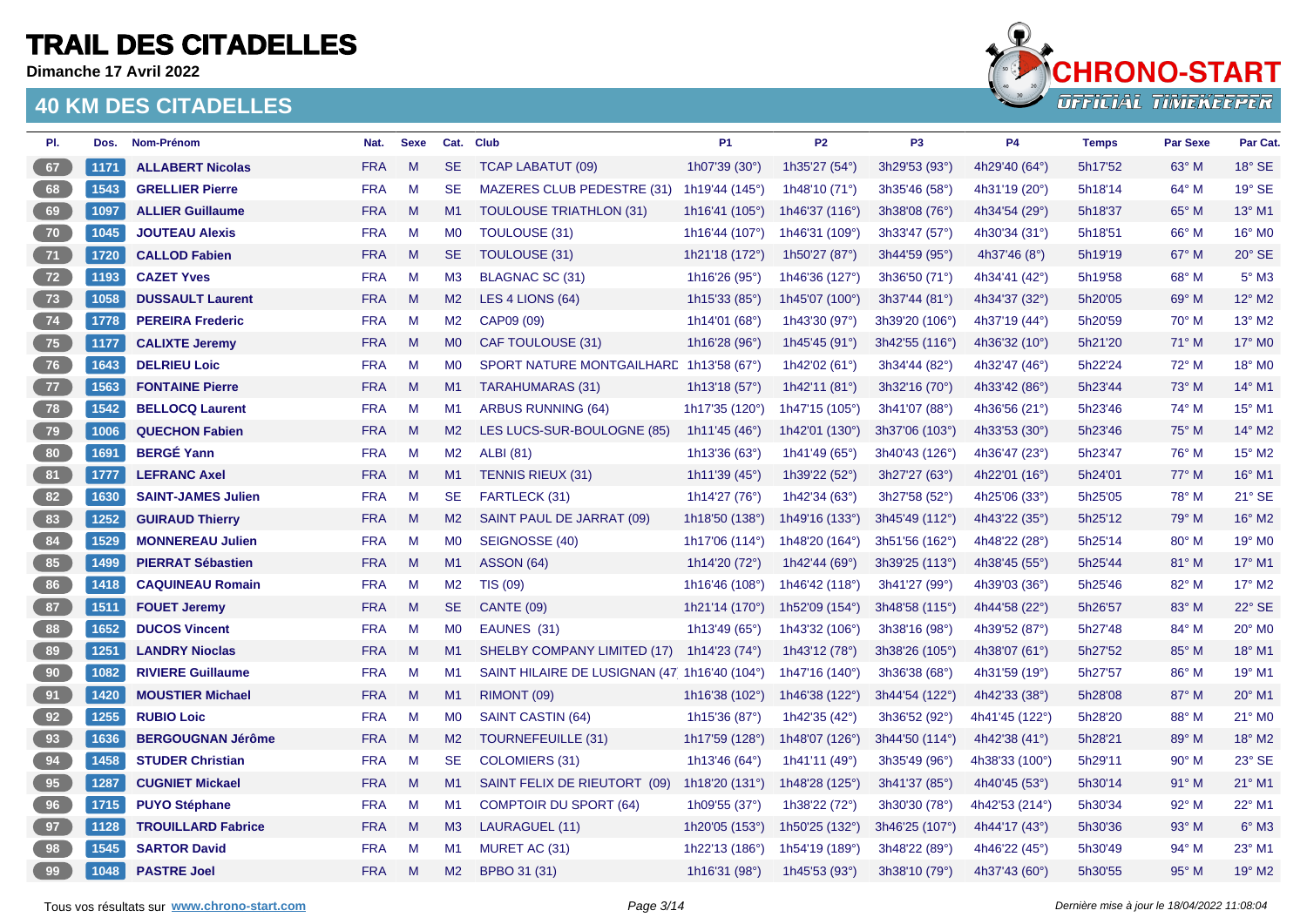**Dimanche 17 Avril 2022**



| PI.                                                            | Dos. | Nom-Prénom                      | Nat.       | <b>Sexe</b> |                | Cat. Club                                   | <b>P1</b>                | <b>P2</b>                 | P <sub>3</sub>   | <b>P4</b>                | <b>Temps</b> | <b>Par Sexe</b> | Par Cat.                   |
|----------------------------------------------------------------|------|---------------------------------|------------|-------------|----------------|---------------------------------------------|--------------------------|---------------------------|------------------|--------------------------|--------------|-----------------|----------------------------|
| $100$                                                          | 1474 | <b>DUPUY Julien</b>             | <b>FRA</b> | M           | M1             | CRAMPAGNA (09)                              | 1h16'30 (97°)            | 1h42'38 (32°)             | 3h31'41 (66°)    | 4h38'01 (147°)           | 5h31'10      | $96^\circ$ M    | 24° M1                     |
| 101                                                            | 1320 | <b>LAFITTE Olivier</b>          | <b>FRA</b> | M           | M3             | ASSB COURSE RAID ARIANEGR(1h23'20 (201°)    |                          | 1h56'51 (232°)            | 3h48'18 (75°)    | 4h44'27 (25°)            | 5h31'48      | $97^\circ$ M    | $7°$ M3                    |
| 102                                                            | 1349 | <b>RAYNAUD PEREIRA Emilie</b>   | <b>FRA</b> | -F.         | <b>MO</b>      | <b>VOLCENDURANC (63)</b>                    | 1h21'13 (169°)           | 1h51'56 $(143°)$          | 3h48'06 (108°)   | 4h45'49 (40 $^{\circ}$ ) | 5h31'49      | $5^{\circ}$ F   | $1^\circ$ MO               |
| 103                                                            | 1283 | <b>MANZONI MONTALBAN Perine</b> | <b>FRA</b> | F           | M <sub>0</sub> | TARAHUMARAS MURET CLUB (31 1h20'39 (161°)   |                          | 1h51'26 (148°)            | 3h46'29 (102°)   | 4h45'52 (57°)            | 5h31'51      | $6^{\circ}$ F   | $2^{\circ}$ MO             |
| 104                                                            | 1512 | <b>JARA Rozenn</b>              | <b>FRA</b> | -F          | M2             | CA BALMA (31)                               | 1h21'51 (180°)           | 1h52'51 (159°)            | 3h47'53 (101°)   | 4h44'11 (27 $^{\circ}$ ) | 5h32'15      | $7^\circ$ F     | $2^{\circ}$ M <sub>2</sub> |
| $105$                                                          | 1725 | <b>BAUDOUIN Arnaud</b>          | <b>FRA</b> | M           | M <sub>2</sub> | <b>BSC BLAGNAC (31)</b>                     | 1h15'38 (88°)            | 1h45'10 (99°)             | 3h38'30 (86°)    | 4h41'24 (102°)           | 5h32'30      | 98° M           | 20° M2                     |
| $\begin{array}{ c c } \hline \hline \hline \hline \end{array}$ | 1194 | <b>ADROIT Benjamin</b>          | <b>FRA</b> | M           | <b>SE</b>      | LA FOULEE DES 3 QUILLES (11)                | 1h16'34 $(100^{\circ})$  | 1h46'34 (121°)            | 3h41'15 (97°)    | 4h43'34 (95°)            | 5h33'40      | 99° M           | 24° SE                     |
| $107$                                                          | 1544 | <b>TERRASSON Jerome</b>         | <b>FRA</b> | M           | M2             | AC AUTERIVE (31)                            | 1h25'03 (224°)           | 1h58'43 (238°)            | 3h54'56 (109°)   | 4h50'02 (18°)            | 5h33'41      | $100^\circ$ M   | 21° M2                     |
| (108)                                                          | 1284 | <b>MONTALBAN Etienne</b>        | <b>FRA</b> | M           | M <sub>0</sub> | TARAHUMARAS MURET CLUB (31 1h20'42 (162°)   |                          | 1h51'29 (149°)            | 3h47'45 (110°)   | 4h48'13 (74°)            | 5h33'51      | 101° M          | 22° M0                     |
| 109                                                            | 1120 | <b>LOUGNON Olivier</b>          | <b>FRA</b> | M           | M1             | <b>MADAILLAN (47)</b>                       | 1h18'23 (132°)           | 1h48'08 (107°)            | 3h41'33 (87°)    | 4h41'21 (65°)            | 5h33'54      | 102° M          | 25° M1                     |
| (110)                                                          | 1595 | <b>POUSSE Philippe</b>          | <b>FRA</b> | M           | M2             | SATUC (09)                                  | 1h12'59 (52°)            | 1h42'14 (90 $^{\circ}$ )  | $3h44'42$ (155°) | 4h48'19 (112°)           | 5h34'04      | $103^\circ$ M   | 22° M2                     |
| $\begin{array}{c} \boxed{111} \end{array}$                     | 1324 | <b>THIRANT Sylvain</b>          | <b>FRA</b> | M           | M1             | <b>ARBUS RUNNING (64)</b>                   | 1h17'33 (119°)           | 1h47'19 (108°)            | 3h44'57 (118°)   | 4h43'58 (51°)            | 5h34'08      | 104° M          | 26° M1                     |
| (112)                                                          | 1343 | <b>VRAINE Benjamin</b>          | <b>FRA</b> | M           | M2             | BELLEGARDE (32)                             | 1h19'48 (146°)           | 1h50'17 (136°)            | 3h44'32 (91°)    | 4h45'35 (81°)            | 5h34'43      | $105^\circ$ M   | 23° M2                     |
| 113                                                            | 1416 | <b>JOFFRES Cédric</b>           | <b>FRA</b> | M           | M1             | CAP09 (09)                                  | 1h17'03 (112°)           | 1h47'01 (120°)            | 3h46'34 (132°)   | 4h46'25 $(66^{\circ})$   | 5h34'45      | $106^\circ$ M   | 27° M1                     |
| (114)                                                          | 1799 | <b>DERIVIERE Alexandre</b>      | <b>FRA</b> | M           | M <sub>0</sub> | <b>TOURS (37)</b>                           | 1h17'12 $(115°)$         | 1h47'00 (113°)            | 3h45'19 (123°)   | 4h45'41 (73°)            | 5h35'28      | 107° M          | 23° M0                     |
| $\boxed{115}$                                                  | 1754 | <b>ANTOINE Patrick</b>          | <b>FRA</b> | M           | M4             | SAINT NAUPHARY VELO SPORT (1h22'39 (195°)   |                          | 1h53'29 $(151°)$          | 3h47'57 (94°)    | 4h48'07 (71°)            | 5h36'08      | $108^\circ$ M   | $3°$ M4                    |
| $116$                                                          | 1029 | <b>LAFORGUE Jeremy</b>          | <b>FRA</b> | M           | <b>SE</b>      | MAZERES COURSES PEDESTRE                    | 59'13(6°)                | 1h23'51 $(17°)$           | 3h08'59(50°)     | 4h39'17 (363°)           | 5h36'10      | 109° M          | 25° SE                     |
| (117)                                                          | 1716 | <b>LE GUERN Kevin</b>           | <b>FRA</b> | M           | <b>SE</b>      | <b>TOULOUSE (31)</b>                        | 1h09'23 (35°)            | 1h37'25 (58°)             | 3h30'25 (83°)    | 4h39'15 (173°)           | 5h36'12      | $110^{\circ}$ M | 26° SE                     |
| (118)                                                          | 1689 | <b>CALDONAZZO Romain</b>        | <b>FRA</b> | M           | <b>SE</b>      | BELESTA (09)                                | 1h22'48 (198°)           | 1h54'03 (165°)            | 3h46'38(80°)     | 4h48'30 (90°)            | 5h36'15      | $111^\circ$ M   | 27° SE                     |
| $119$                                                          | 1467 | <b>COUTOULY Damien</b>          | <b>FRA</b> | M           | <b>MO</b>      | AUZIELLE (31)                               | 1h18'08 (129°)           | 1h47'18 (88°)             | 3h47'40 (138°)   | 4h49'51 (93°)            | 5h37'38      | $112^{\circ}$ M | 24° M0                     |
| 120                                                            | 1466 | <b>PECH Cédric</b>              | <b>FRA</b> | M           | M1             | S/L TOULOUSE OAC (31)                       | 1h18'17 (130°)           | 1h47'21 (85°)             | 3h47'38 (137°)   | 4h49'52 (94°)            | 5h37'39      | $113^\circ$ M   | 28° M1                     |
| $\boxed{121}$                                                  | 1208 | <b>CAPARICAS Paulo</b>          | <b>FRA</b> | M           | M <sub>3</sub> | CSA 4 REGIMENT ETRANGER (11 1h17'43 (123°)  |                          | 1h48'16 (138°)            | 3h46'43(125°)    | 4h49'55 (107°)           | 5h37'40      | $114^{\circ}$ M | $8^\circ$ M3               |
| $122$                                                          | 1726 | <b>BALSSA Quentin</b>           | <b>FRA</b> | M           | <b>SE</b>      | <b>TOULOUSE (31)</b>                        | 1h22'10 (185°)           | 1h51'41 (98°)             | 3h51'14 (133°)   | 4h52'10 (78°)            | 5h38'04      | $115^\circ$ M   | 28° SE                     |
| $\begin{array}{c} \boxed{123} \end{array}$                     | 1586 | <b>SANS Gregory</b>             | <b>FRA</b> | M           | M <sub>0</sub> | <b>FORTICHES DU LAURAGAIS (31)</b>          | 1h22'23 (190°)           | 1h54'41 (197°)            | 3h50'59 (111°)   | 4h49'57 (50°)            | 5h38'10      | $116^\circ$ M   | 25° M0                     |
| $124$                                                          | 1438 | <b>GATEAU Guillaume</b>         | <b>FRA</b> | M           | M4             | TOULOUSE (31)                               | 1h20'19 $(154^{\circ})$  | 1h51'49 (175°)            | 3h53'26 (147°)   | 4h52'19 (49°)            | 5h38'50      | $117^\circ$ M   | $4^\circ$ M4               |
| $125$                                                          | 1665 | <b>GROC Mathieu</b>             | <b>FRA</b> | M           | <b>SE</b>      | CAUJAC (31)                                 | 1h11'47 (47 $^{\circ}$ ) | 1h38'33 (39°)             | 3h33'40 (104°)   | 4h45'45 (206°)           | 5h39'13      | $118^\circ$ M   | 29° SE                     |
| 126                                                            | 1530 | <b>DEDIEU Christophe</b>        | <b>FRA</b> | M           | M3             | LAC CASTELNAUDARY (11)                      | 1h15'49 (89°)            | 1h45'13 (94°)             | 3h44'39 (131°)   | 4h48'37 (114°)           | 5h39'32      | $119^\circ$ M   | $9°$ M3                    |
| $127$                                                          | 1449 | <b>CATHALA Laurent</b>          | <b>FRA</b> | M           | M <sub>3</sub> | LAC CASTELNAUDARY (11)                      | 1h16'23 (93 $^{\circ}$ ) | 1h45'35 (89°)             | 3h44'36 (128°)   | 4h48'42 (117°)           | 5h39'32      | $120^\circ$ M   | 10° M3                     |
| 128                                                            | 1207 | <b>PIVETTA Bruno</b>            | <b>FRA</b> | M           | M2             | SPIRIDON DU PAYS D'OLMES (09 1h21'39 (174°) |                          | 1h53'45 (188°)            | 4h01'58 (204°)   | 5h00'45 (48°)            | 5h40'19      | 121° M          | 24° M2                     |
| 129                                                            | 1506 | <b>DENIZEAU Richard</b>         | <b>FRA</b> | M           | M <sub>3</sub> | URBAN RUNNERS ARCACHON (3 1h19'57 (151°)    |                          | 1h51'16 (169 $^{\circ}$ ) | 3h48'55 (119°)   | 4h50'07 (82°)            | 5h40'31      | 122° M          | 11° M3                     |
| $\begin{bmatrix} 130 \end{bmatrix}$                            | 1388 | <b>ACERBIS Alain</b>            | <b>FRA</b> | M           | M2             | SPIRIDON CLUB PAYS D OLMES   1h13'07 (53°)  |                          | 1h42'05 (83°)             | 3h41'21 (129°)   | 4h48'34 (159°)           | 5h40'45      | 123° M          | 25° M2                     |
| $131$                                                          | 1228 | <b>VIDAL Jean-Michel</b>        | <b>FRA</b> | M           | M <sub>3</sub> | HERSEROU (09)                               | 1h16'43 (106°)           | 1h46'40 (119°)            | 3h38'24 (77°)    | 4h39'48 (85°)            | 5h40'46      | 124° M          | 12° M3                     |
| $132$                                                          | 1577 | <b>GUILLEMOT Thomas</b>         | <b>FRA</b> | M           | M <sub>0</sub> | <b>VENERQUE TRAIL (31)</b>                  | 1h17'13 $(116°)$         | 1h46'47 (101 $^{\circ}$ ) | 3h48'15 (146°)   | 4h53'08 (124°)           | 5h40'56      | $125^\circ$ M   | 26° MO                     |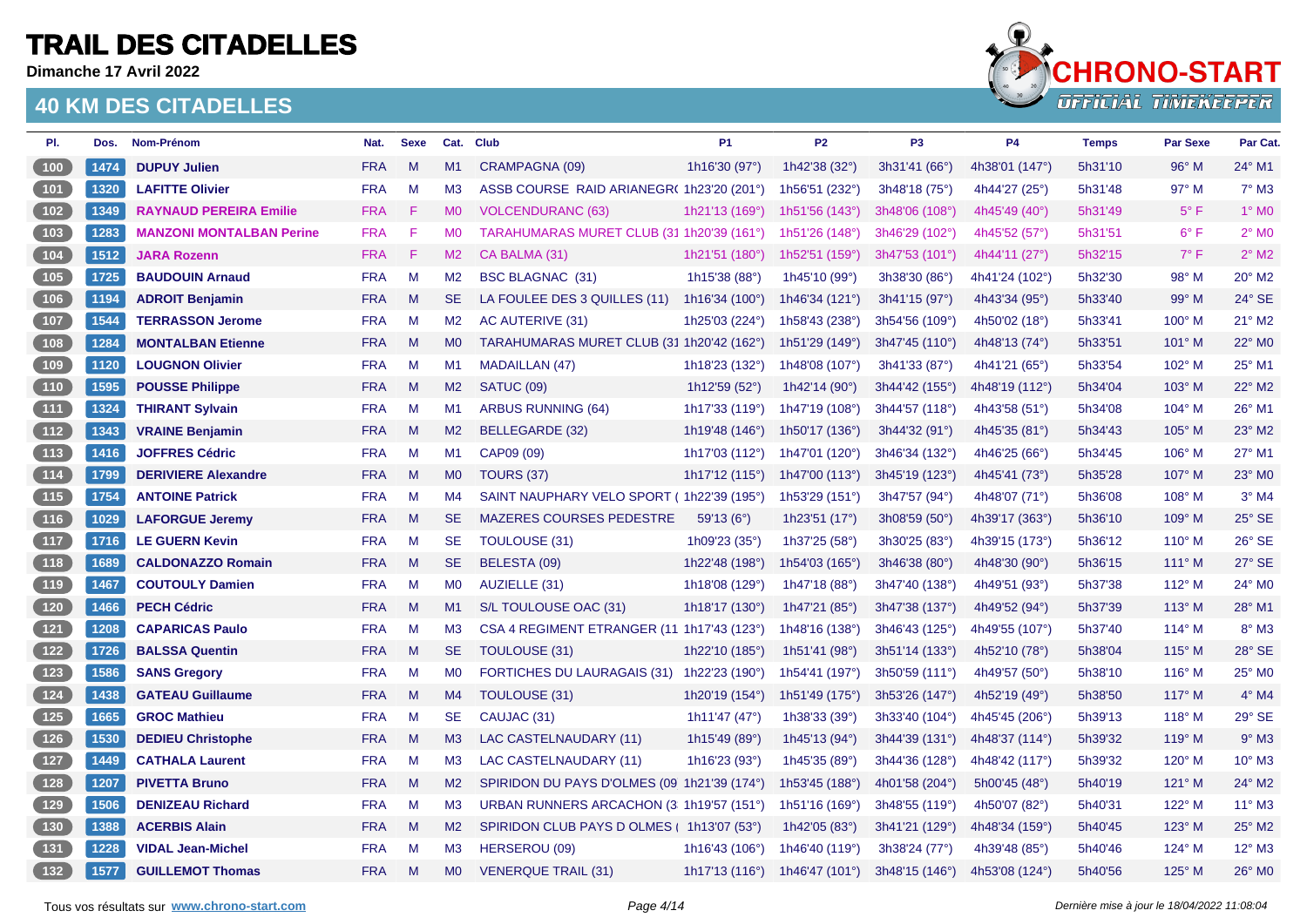**Dimanche 17 Avril 2022**



| PI.                                        | Dos. | Nom-Prénom                  | Nat.       | <b>Sexe</b> | Cat.           | <b>Club</b>                                 | <b>P1</b>                 | <b>P2</b>                 | P <sub>3</sub> | <b>P4</b>              | <b>Temps</b> | <b>Par Sexe</b> | Par Cat.                   |
|--------------------------------------------|------|-----------------------------|------------|-------------|----------------|---------------------------------------------|---------------------------|---------------------------|----------------|------------------------|--------------|-----------------|----------------------------|
| $133$                                      | 1179 | <b>LAGREE Frederick</b>     | <b>FRA</b> | M           | M3             | SPORT NATURE MONTGAILHARE 1h16'59 (110°)    |                           | 1h47'04 (124°)            | 3h48'09 (144°) | 4h51'13 (103°)         | 5h41'05      | $126^\circ$ M   | $13^\circ$ M3              |
| $\boxed{134}$                              | 1054 | <b>PIVOTTO Stéphanie</b>    | <b>FRA</b> | F           | M <sub>0</sub> | PECHBUSQUE (31)                             | 1h25'08 (227°)            | 1h56'27 $(166°)$          | 3h57'24 (143°) | 4h56'37 (54°)          | 5h43'07      | $8^{\circ}$ F   | $3°$ MO                    |
| 135                                        | 1764 | <b>DONIES Marie</b>         | <b>FRA</b> | -F.         | M2             | ON N'ATTEND PAS PATRICK (31) 1h24'23 (216°) |                           | 1h57'31 (222°)            | 3h57'28 (136°) | 4h57'26 (70°)          | 5h43'16      | 9° F            | $3°$ M <sub>2</sub>        |
| $136$                                      | 1013 | <b>AVEDILLO Xavier</b>      | <b>FRA</b> | M           | M <sub>1</sub> | FONBEAUZARD (31)                            | 1h18'29 (135°)            | 1h50'11 (179°)            | 3h55'09 (170°) | 4h54'56 $(63°)$        | 5h43'29      | 127° M          | 29° M1                     |
| $137$                                      | 1298 | <b>LE CORRE Julien</b>      | <b>FRA</b> | M           | M <sub>0</sub> | <b>MONTGEARD (31)</b>                       | 1h14'45 (80°)             | 1h43'05 (68°)             | 3h41'31 (124°) | 4h48'26 (157°)         | 5h43'42      | 128° M          | 27° M0                     |
| $138$                                      | 1295 | <b>CALESTROUPAT Thierry</b> | <b>FRA</b> | M           | M <sub>0</sub> | FENOUILLET (31)                             | 1h18'25 (133°)            | 1h50'03 (177°)            | 3h55'06 (173°) | 4h54'49 $(62^{\circ})$ | 5h44'07      | 129° M          | 28° M0                     |
| (139)                                      | 1282 | <b>MIQUEL Jean-Pierre</b>   | <b>FRA</b> | M           | M4             | <b>AUBERT ET DUVAL (09)</b>                 | 1h21'41 (175°)            | 1h50'33 (80°)             | 3h55'33 (172°) | 4h59'32 (115°)         | 5h44'37      | 130° M          | $5^\circ$ M4               |
| $140$                                      | 1271 | <b>MOSSON Aurélien</b>      | <b>FRA</b> | M           | M2             | <b>TOAC TRIATHLON (31)</b>                  | 1h19'52 (148°)            | 1h49'45 (115°)            | 3h44'00 (90°)  | 4h50'53 (155°)         | 5h45'01      | $131^\circ$ M   | 26° M2                     |
| (141)                                      | 1280 | <b>ALBERT Cedric</b>        | <b>FRA</b> | M           | M1             | FENOUILLET (31)                             | 1h18'34 $(137°)$          | 1h49'47 (162°)            | 3h56'43 (191°) | 5h01'41 (128°)         | 5h45'23      | 132° M          | 30° M1                     |
| $142$                                      | 1285 | <b>MEUNIER Thomas</b>       | <b>FRA</b> | M           | M <sub>0</sub> | TOULOUSE (31)                               | 1h17'53 (125°)            | 1h49'49 (183°)            | 3h56'46 (193°) | 5h01'39 (123°)         | 5h45'24      | 133° M          | 29° MO                     |
| (143)                                      | 1339 | <b>BERNA Jeremie</b>        | <b>FRA</b> | M           | <b>SE</b>      | CALMONT (31)                                | 1h19'39 $(143°)$          | 1h49'53 (129°)            | 3h44'52 (100°) | 4h44'23 (59°)          | 5h45'47      | $134^\circ$ M   | 30° SE                     |
| $\begin{array}{c} \n144\n\end{array}$      | 1526 | <b>LHERM Nicolas</b>        | <b>FRA</b> | M           | <b>SE</b>      | SATUC TRAIL (31)                            | 1h21'00 (163°)            | 1h55'57 (271°)            | 4h01'47 (180°) | 5h00'53 (52°)          | 5h46'04      | $135^\circ$ M   | 31° SE                     |
| (145)                                      | 1417 | <b>LEBIGRE William</b>      | <b>FRA</b> | M           | M3             | LES 4 LIONS (64)                            | 1h21'09 (167°)            | 1h52'07 (158°)            | 3h49'57 (120°) | 4h55'24 (135°)         | 5h46'10      | $136^\circ$ M   | $14^{\circ}$ M3            |
| $146$                                      | 1101 | <b>RECOUDERC Julien</b>     | <b>FRA</b> | M           | <b>SE</b>      | BELESTA (09)                                | 1h19'51 (147°)            | 1h50'22 (137°)            | 3h54'01 (163°) | 4h56'47 (101°)         | 5h46'57      | 137° M          | 32° SE                     |
| 147                                        | 1632 | <b>THIESSE Bernard</b>      | <b>FRA</b> | M           | M7             | ATHLE632 (31)                               | 1h24'05 (209°)            | 1h58'08 (248°)            | 4h04'43 (186°) | 5h02'21 (37°)          | 5h47'38      | $138^\circ$ M   | $2^{\circ}$ M7             |
| $148$                                      | 1221 | <b>MESTDAGH Clement</b>     | <b>FRA</b> | M           | M1             | <b>ACM RUNNING CLUB (65)</b>                | 1h19'37 (142°)            | 1h50'14 (141°)            | 3h57'18 (196°) | 4h57'16 (69°)          | 5h48'17      | 139° M          | 31° M1                     |
| (149)                                      | 1454 | <b>SACRAMENTO Victor</b>    | <b>FRA</b> | M           | M4             | LAROQUE D'OLMES (09)                        | 1h22'45 (197°)            | 1h54'59 (195°)            | 3h58'08 (158°) | 4h59'30 (84°)          | 5h48'19      | $140^\circ$ M   | $6^\circ$ M4               |
| 150                                        | 1027 | <b>PAULIAC Frédéric</b>     | <b>FRA</b> | M           | M4             | CA PLASSAC (16)                             | 1h27'45 (261 $^{\circ}$ ) | 2h00'38 (214°)            | 4h01'15 (142°) | 5h01'09 (68°)          | 5h48'45      | $141^\circ$ M   | $7^\circ$ M4               |
| 151                                        | 1698 | <b>COME Thierry</b>         | <b>FRA</b> | M           | M3             | ACP / TEAM BONNERY (09)                     | 1h16'21 (92°)             | 1h46'48 (135°)            | 3h53'57 (197°) | 5h00'33(151°)          | 5h48'50      | 142° M          | 15° M3                     |
| $152$                                      | 1088 | <b>RECHE Nicolas</b>        | <b>FRA</b> | M           | M <sub>0</sub> | LA TOUR DU CRIEU (09)                       | 1h21'44 (177°)            | 1h54'10 (200°)            | 4h00'56 (188°) | 5h02'50 (91°)          | 5h48'57      | 143° M          | 30° MO                     |
| 153                                        | 1040 | <b>BEZIEAU Diane</b>        | <b>FRA</b> | F           | M <sub>0</sub> | <b>SPIRIDON DU COUSERANS (09)</b>           | 1h24'18 (214°)            | 1h55'54 $(176°)$          | 3h57'21 (145°) | 5h03'03 (137°)         | 5h49'10      | $10^{\circ}$ F  | $4^{\circ}$ MO             |
| $154$                                      | 1139 | <b>FLAMBEAUX Charlotte</b>  | <b>FRA</b> | F           | M2             | SAVERDUN (09)                               | 1h25'30 (233°)            | 1h58'22 $(213°)$          | 4h03'55 (179°) | 5h03'17 (56°)          | 5h49'13      | $11^{\circ}$ F  | $4^\circ$ M2               |
| 155                                        | 1059 | <b>MONTEIL Luc</b>          | <b>FRA</b> | M           | M3             | <b>TOURNEFEUILLE (31)</b>                   | 1h22'19 (189°)            | 1h55'40 (227°)            | 3h58'05 (153°) | 5h00'13 (92°)          | 5h49'17      | 144° M          | 16° M3                     |
| $156$                                      | 1776 | <b>LEITE Francisco</b>      | <b>FRA</b> | M           | M4             | PECHBUSQUE (31)                             | 1h22'44 (196°)            | 1h55'47 (220°)            | 3h57'46 (149°) | 4h58'34 (76°)          | 5h49'17      | 145° M          | 8° M4                      |
| $157$                                      | 1684 | <b>FERNANDEZ Jerome</b>     | <b>FRA</b> | M           | M2             | <b>TOURNEFEUILLE (31)</b>                   | 1h24'11 (211°)            | 1h54'01 (114°)            | 3h52'59 (127°) | 4h53'10 $(72^{\circ})$ | 5h50'01      | 146° M          | 27° M2                     |
| 158                                        | 1248 | <b>CONDIS Sébastien</b>     | <b>FRA</b> | M           | M1             | SATUC (31)                                  | 1h15'34 (86°)             | 1h45'12 (103°)            | 3h45'08 (135°) | 4h51'15 (143°)         | 5h50'03      | $147^\circ$ M   | 32° M1                     |
| $\begin{array}{c} \boxed{159} \end{array}$ | 1633 | <b>DE NUCÉ Cyril</b>        | <b>FRA</b> | M           | M <sub>3</sub> | PIBRAC RUNNING (31)                         | 1h23'15 (200°)            | 1h55'14 (185 $^{\circ}$ ) | 3h55'39 (139°) | 5h00'36 (127°)         | 5h50'56      | $148^\circ$ M   | $17^\circ$ M3              |
| 160                                        | 1159 | <b>ROUCH Pierre</b>         | <b>FRA</b> | M           | M4             | SATUC (31)                                  | 1h26'13 (235°)            | 2h00'04 (243°)            | 4h02'25 (151°) | 5h02'18 (67°)          | 5h51'05      | $149^\circ$ M   | $9°$ M4                    |
| 161                                        | 1634 | <b>ORTEGA Manuel</b>        | <b>FRA</b> | M           | M <sub>5</sub> | <b>ACPAMIERS (09)</b>                       | 1h16'16 (91°)             | 1h44'20 $(60^{\circ})$    | 3h44'15 (134°) | 4h55'46 (200°)         | 5h52'07      | $150^\circ$ M   | $1^\circ$ M <sub>5</sub>   |
| $162$                                      | 1613 | <b>BENDLER Mieko</b>        | <b>FRA</b> | F           | M1             | PIBRAC RUNNING (31)                         | 1h24'29 (219°)            | 1h58'34 (249°)            | 4h02'58 (168°) | 5h03'33 (75°)          | 5h52'15      | $12^{\circ}$ F  | $3°$ M1                    |
| 163                                        | 1714 | <b>MORENO Jose</b>          | <b>FRA</b> | M           | M <sub>5</sub> | BPBO31 (31)                                 | 1h17'58 (127°)            | 1h48'11 (128°)            | 3h45'36 (117°) | 4h51'29 (138°)         | 5h52'23      | $151^\circ$ M   | $2^{\circ}$ M <sub>5</sub> |
| $164$                                      | 1241 | <b>BOUE Eric</b>            | <b>FRA</b> | M           | M <sub>3</sub> | CAP MONTAS (31)                             | 1h21'11 (168°)            | 1h52'06 (153°)            | 3h54'33 (154°) | 4h59'41 (132°)         | 5h52'24      | 152° M          | 18° M3                     |
| [165]                                      | 1718 | <b>LABARRE Cyril</b>        | <b>FRA</b> | M           | M <sub>2</sub> | <b>GALOPINS DU CAGIRE (31)</b>              | 1h19'54 (149°)            | 1h51'15 $(171°)$          | 3h57'30 (184°) | 5h01'53 (119°)         | 5h52'35      | $153^\circ$ M   | 28° M2                     |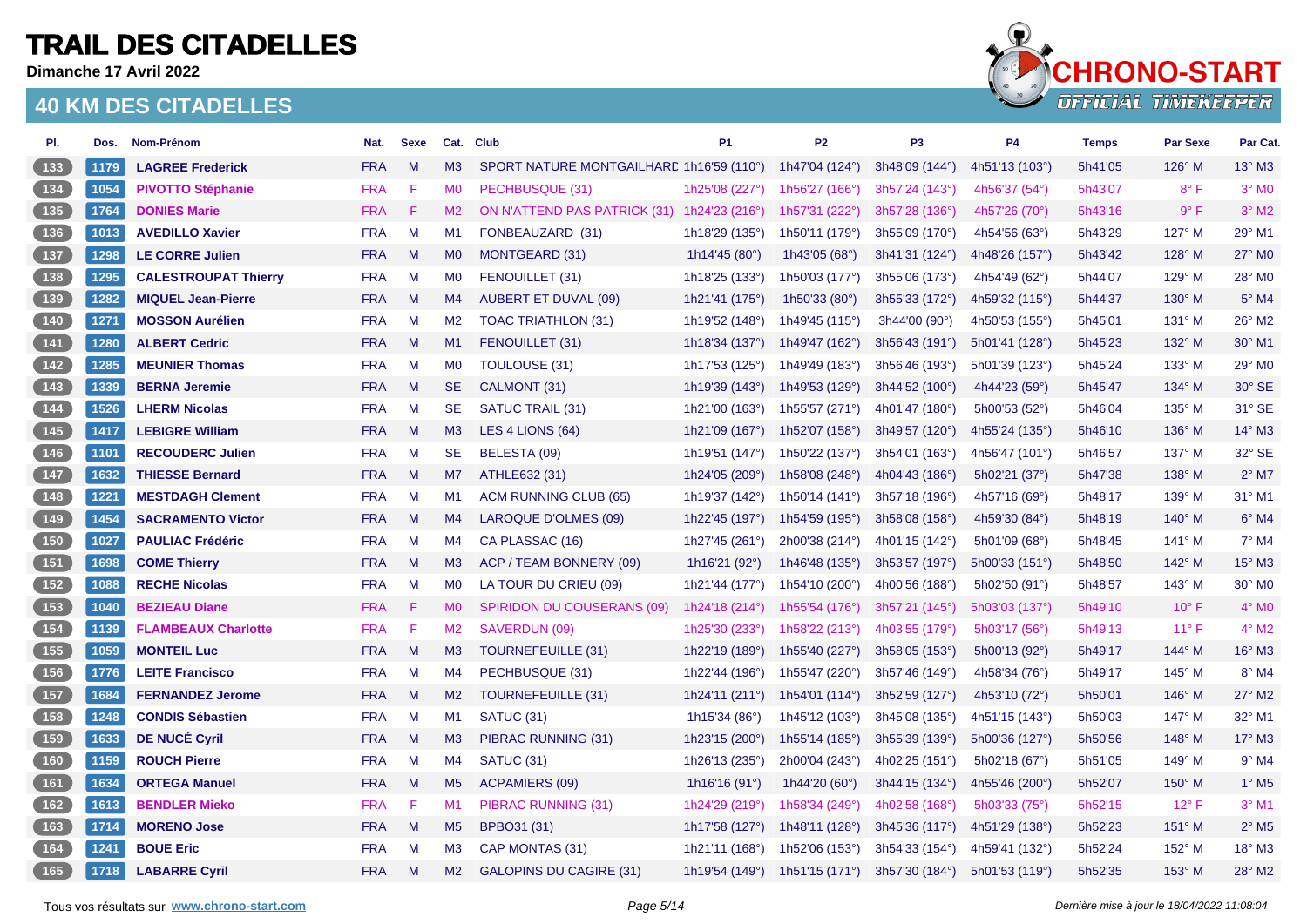**Dimanche 17 Avril 2022**



| PI.                                        | Dos. | Nom-Prénom                    | Nat.       | <b>Sexe</b> |                | Cat. Club                                   | <b>P1</b>       | <b>P2</b>               | P <sub>3</sub> | P <sub>4</sub>         | <b>Temps</b> | <b>Par Sexe</b> | Par Cat.        |
|--------------------------------------------|------|-------------------------------|------------|-------------|----------------|---------------------------------------------|-----------------|-------------------------|----------------|------------------------|--------------|-----------------|-----------------|
| (166)                                      | 1412 | <b>PRAT Gaëtan</b>            | <b>FRA</b> | M           | <b>SE</b>      | MONTFERRIER (09)                            | 1h18'27 (134°)  | 1h47'26 (84°)           | 3h50'46 (160°) | 5h00'56 (184°)         | 5h52'36      | 154° M          | 33° SE          |
| $167$                                      | 1277 | <b>ROQUES Sébastien</b>       | <b>FRA</b> | M           | M2             | <b>MOISSAC ATHLE (82)</b>                   | 1h23'38 (204°)  | 1h55'48 (191°)          | 3h58'02 (150°) | 5h02'34 (120°)         | 5h53'19      | 155° M          | 29° M2          |
| 168                                        | 1424 | <b>FAÏSSE Grégory</b>         | <b>FRA</b> | M           | <b>MO</b>      | SAINT LYS (31)                              | 1h25'06 (226°)  | 1h57'06 (186°)          | 3h57'38 (140°) | 5h00'49 (106°)         | 5h53'31      | $156^{\circ}$ M | 31° MO          |
| (169)                                      | 1085 | <b>THIBAUD Erwann</b>         | <b>FRA</b> | M           | M <sub>0</sub> | GRUISSAN SPORTS EVENEMENT 1h12'12 (49°)     |                 | 1h41'59 (111°)          | 3h41'18 (130°) | 4h45'38 (118°)         | 5h53'34      | 157° M          | 32° MO          |
| (170)                                      | 1444 | <b>TILATTI Tilatti</b>        | <b>FRA</b> | -F.         | M2             | <b>TOURNEFEUILLE (31)</b>                   | 1h24'15 (213°)  | 1h58'59 (267°)          | 4h03'31 (169°) | 5h04'29 $(80^{\circ})$ | 5h53'35      | $13^{\circ}$ F  | $5^\circ$ M2    |
| $\begin{array}{c} \boxed{171} \end{array}$ | 1242 | <b>FOIX-SAURET David</b>      | <b>FRA</b> | M           | M <sub>2</sub> | VTT JALLES EVASION (33)                     | 1h17'37 (121°)  | 1h50'13 (204°)          | 4h01'54 (227°) | 5h05'03 (105°)         | 5h54'16      | 158° M          | 30° M2          |
| (172)                                      | 1610 | <b>LAFOURCADE Thierry</b>     | <b>FRA</b> | M           | M3             | <b>BLAYE (33)</b>                           | 1h20'37 (160°)  | 1h52'00 (173°)          | 3h59'00 (194°) | 5h03'53 (125°)         | 5h54'58      | $159^\circ$ M   | 19° M3          |
| $\begin{array}{c} \boxed{173} \end{array}$ | 1373 | <b>VILON Stéphanie</b>        | <b>FRA</b> | -F          | <b>MO</b>      | ATHLE 632 (31)                              | 1h27'32 (254°)  | 1h59'45 (194°)          | 4h03'17 (161°) | 5h04'38 (83°)          | 5h55'00      | $14^{\circ}$ F  | 5° MO           |
| 174                                        | 1136 | <b>VERGUET Stephane</b>       | <b>FRA</b> | M           | M2             | LA TOUR DU CRIEU (09)                       | 1h14'18 $(71°)$ | 1h43'36 (92°)           | 3h49'02 (177°) | 5h01'01 (205°)         | 5h55'59      | $160^\circ$ M   | 31° M2          |
| (175)                                      | 1051 | <b>DINDIN Frederic</b>        | <b>FRA</b> | M           | M3             | AC DU PAYS DE MEAUX (77)                    | 1h21'16 (171°)  | 1h52'14 (156°)          | 3h56'21 (166°) | 4h57'19 (79°)          | 5h56'31      | 161° M          | 20° M3          |
| 176                                        | 1770 | <b>BOUDOU Marc</b>            | <b>FRA</b> | M           | M1             | <b>TOULOUSE (31)</b>                        | 1h30'40 (288°)  | 2h05'16 (262°)          | 4h05'50 (141°) | 5h09'02 (108°)         | 5h57'07      | 162° M          | 33° M1          |
| 177                                        | 1683 | <b>PELLETEY Stephane</b>      | <b>FRA</b> | M           | M3             | <b>TEAM SOLO FROUZINS (31)</b>              | 1h23'56 (206°)  | 1h56'18 (199°)          | 4h00'17 (164°) | 5h03'00 (99°)          | 5h58'11      | $163^\circ$ M   | 21° M3          |
| 178                                        | 1767 | <b>FOUQUERAY Noémie</b>       | <b>FRA</b> | F           | <b>SE</b>      | URBAN RUNNER ARCACHON (33) 1h25'15 (229°)   |                 | 1h58'01 (210°)          | 4h05'58 (201°) | 5h09'04 (104°)         | 5h58'50      | $15^{\circ}$ F  | $2°$ SE         |
| $179$                                      | 1334 | <b>BOUDRY Ingrid</b>          | <b>FRA</b> | F           | M1             | <b>MONTJOIE EN COUSERANS (09)</b>           | 1h24'02 (208°)  | 1h57'04 (218°)          | 4h00'02 (157°) | 5h03'39(111°)          | 5h58'52      | $16^{\circ}$ F  | $4°$ M1         |
| 180                                        | 1790 | <b>LORENZATO Jarno</b>        | <b>FRA</b> | M           | M1             | LAUGNAC (47)                                | 1h07'31 (28°)   | 1h32'53 (23°)           | 3h38'21 (178°) | 4h56'40 (289°)         | 5h58'53      | 164° M          | 34° M1          |
| $181$                                      | 1518 | <b>MONGUIA Laurent</b>        | <b>FRA</b> | M           | M <sub>3</sub> | LES RIVES DU TARN RUNNING (8 1h26'53 (245°) |                 | 2h01'20 (259°)          | 4h04'34 (159°) | 5h06'21 (89°)          | 5h59'25      | 165° M          | 22° M3          |
| 182                                        | 1300 | <b>CANDELOT Nancy</b>         | <b>FRA</b> | -F          | M1             | SAIGUEDE (31)                               | 1h27'58 (264°)  | 2h00'09 (192°)          | 4h02'31 (152°) | 5h09'14 (152°)         | 5h59'42      | $17^{\circ}$ F  | $5^\circ$ M1    |
| $183$                                      | 1301 | <b>CANDELOT Celine</b>        | <b>FRA</b> | -F          | M1             | APA JOGGING (40)                            | 1h27'37 (257°)  | 2h00'03 (201°)          | 4h05'20 (176°) | 5h09'16 (113°)         | 5h59'42      | $18^{\circ}$ F  | $6^{\circ}$ M1  |
| (184)                                      | 1558 | <b>GAILLARD Nicolas</b>       | <b>FRA</b> | M           | M4             | <b>CASTELSARRASIN (82)</b>                  | 1h21'55 (181°)  | 1h54'38 (208°)          | 3h58'46 (167°) | 5h03'51 (131°)         | 6h00'30      | $166^\circ$ M   | $10^{\circ}$ M4 |
| $185$                                      | 1149 | <b>GAUVRIT-BAUZA Carole</b>   | <b>FRA</b> | -F          | M2             | <b>TABRE (09)</b>                           | 1h27'26 (252°)  | 1h58'36 (161°)          | 4h03'35 (171°) | 5h10'20 (153°)         | 6h00'39      | $19^\circ$ F    | $6^{\circ}$ M2  |
| (186)                                      | 1704 | <b>MASSÉ Bruno</b>            | <b>FRA</b> | M           | M1             | ATHLE 632 (31)                              | 1h24'01 (207°)  | 1h56'37 (205°)          | 4h04'35 (202°) | 5h07'13 (98°)          | 6h00'49      | 167° M          | 35° M1          |
| $187$                                      | 1723 | <b>FAURE Kévin</b>            | <b>FRA</b> | M           | SE.            | SPORT NATURE MONTGAILLARD 1h19'16 (140°)    |                 | 1h50'09 (152°)          | 3h57'05 (192°) | 5h03'05 (142°)         | 6h01'56      | $168^\circ$ M   | 34° SE          |
| (188)                                      | 1322 | <b>DAUGE Stephane</b>         | <b>FRA</b> | M           | M3             | COLOMIERS (31)                              | 1h24'21 (215°)  | 1h56'03 (180°)          | 4h01'13 (175°) | 5h08'13 (158°)         | 6h02'14      | 169° M          | 23° M3          |
| $189$                                      | 1380 | <b>NOBLESSE Jean François</b> | <b>FRA</b> | M           | M4             | <b>CNSSC (33)</b>                           | 1h31'07 (300°)  | 2h04'05 (216°)          | 4h06'01 (148°) | 5h10'06 (116°)         | 6h02'14      | $170^\circ$ M   | 11° M4          |
| 190                                        | 1748 | <b>LA GARDE Geoffrey</b>      | <b>FRA</b> | M           | <b>SE</b>      | LES FOULEES DU SOU (11)                     | 1h27'50 (263°)  | 1h59'52 (187°)          | 4h07'35 (199°) | 5h10'11 (97°)          | 6h03'15      | 171° M          | 35° SE          |
| $\begin{array}{c} \boxed{191} \end{array}$ | 1423 | <b>FERRÉ Julien</b>           | <b>FRA</b> | M           | M <sub>0</sub> | TEAM DPOTES (09)                            | 1h16'39 (103°)  | 1h46'40 (123°)          | 3h58'43 (229°) | 5h17'21 (292°)         | 6h03'41      | 172° M          | 33° MO          |
| (192)                                      | 1541 | <b>HEARD Mike</b>             | <b>FRA</b> | M           | M2             | <b>PUYLAURENS (81)</b>                      | 1h20'36 (159°)  | 1h51'59 (172°)          |                | $\sim$                 | 6h03'53      | 173° M          | 32° M2          |
| $193$                                      | 1520 | <b>DEBELLE Etienne</b>        | <b>FRA</b> | M           | M <sub>0</sub> | <b>AUNIS SUD TRIATHLON (17)</b>             | 1h20'31 (157°)  | 1h51'58 (174°)          | 3h56'01 (165°) | 5h03'14 (160°)         | 6h04'06      | $174^\circ$ M   | 34° M0          |
| (194)                                      | 1588 | <b>THOREAU Nadia</b>          | <b>FRA</b> | -F          | M1             | LES BIPEDES CAZERES SUR GAF 1h26'36 (242°)  |                 | 1h59'31 $(215^{\circ})$ | 4h05'53 (185°) | 5h06'42 (77°)          | 6h04'33      | $20^{\circ}$ F  | $7°$ M1         |
| $195$                                      | 1601 | <b>DECAIX Christophe</b>      | <b>FRA</b> | M           | <b>SE</b>      | TOULOUSE (31)                               | 1h24'12 (212°)  | 1h54'00 (112°)          | 3h56'32 (156°) | 5h06'53 (186°)         | 6h05'56      | 175° M          | 36° SE          |
| (196)                                      | 1021 | <b>BRU Alexandre</b>          | <b>FRA</b> | M           | M2             | SALON COUPES COULEURS ST J 1h19'06 (139°)   |                 | 1h49'50 (145°)          | 3h56'53 (195°) | 5h10'18 (227°)         | 6h06'01      | $176^\circ$ M   | 33° M2          |
| $197$                                      | 1730 | <b>ASTRUC Eric</b>            | <b>FRA</b> | M           | M <sub>4</sub> | <b>BRUGUIERES (31)</b>                      | 1h17'31 (118°)  | 1h47'05 (102°)          | 3h45'06 (121°) | 4h58'47 (233°)         | 6h06'11      | 177° M          | 12° M4          |
| (198)                                      | 1362 | <b>BARTLETT Caroline</b>      | <b>FRA</b> | F           | M3             | <b>LES GAIS PINSONS (31)</b>                | 1h26'34 (241°)  | 1h59'57 (228°)          | 4h07'59 (203°) | 5h12'58 (130°)         | 6h06'12      | $21^{\circ}$ F  | $1^\circ$ M3    |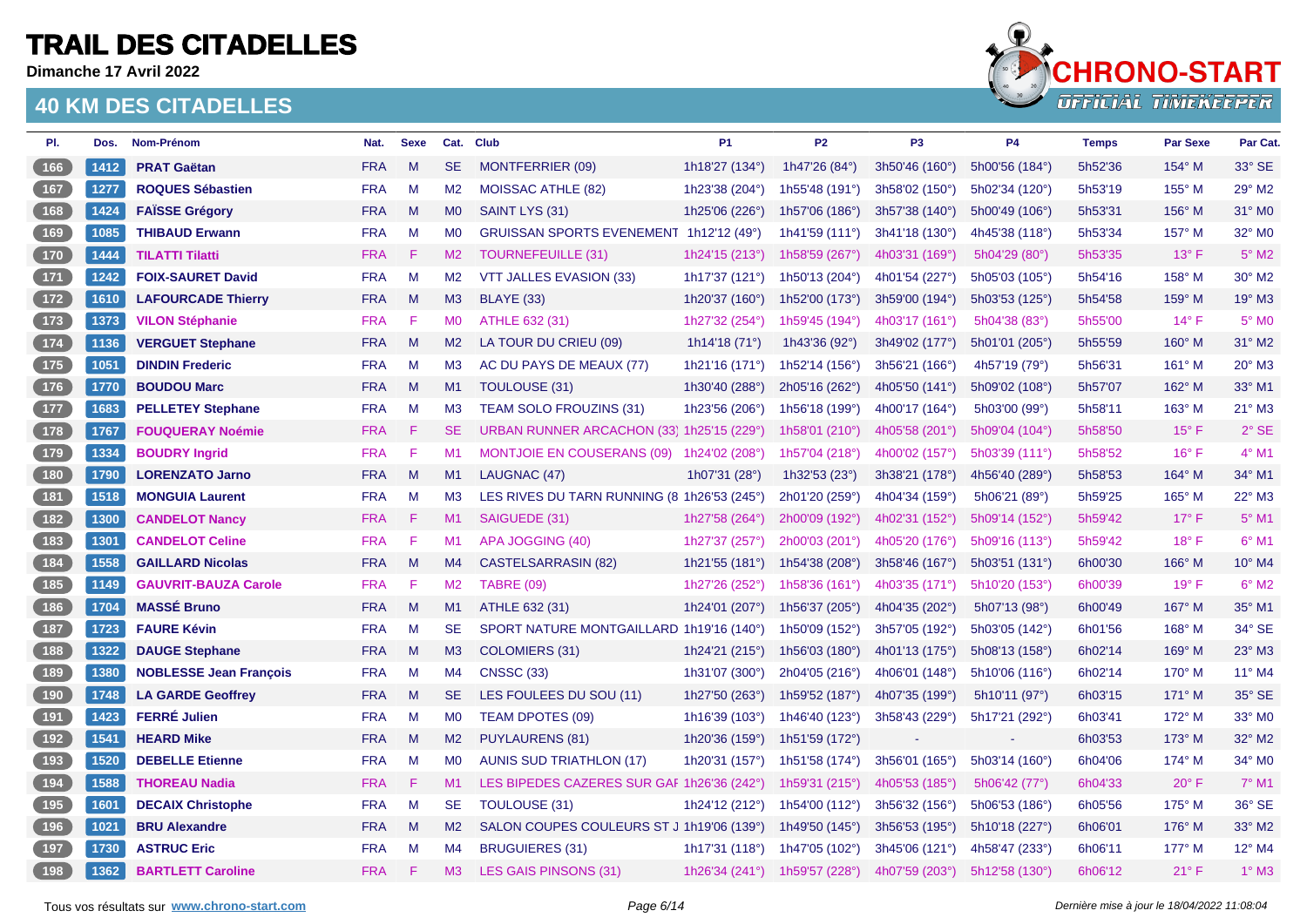**Dimanche 17 Avril 2022**



| PI.                | Dos. | Nom-Prénom                       | Nat.       | <b>Sexe</b>  |                | Cat. Club                                    | <b>P1</b>             | <b>P2</b>               | P <sub>3</sub>            | <b>P4</b>      | <b>Temps</b> | Par Sexe       | Par Cat.            |
|--------------------|------|----------------------------------|------------|--------------|----------------|----------------------------------------------|-----------------------|-------------------------|---------------------------|----------------|--------------|----------------|---------------------|
| 199                | 1003 | <b>TROUVÉ Serge</b>              | <b>FRA</b> | M            | M <sub>4</sub> | FAN DE TRAIL (09)                            | 1h21'47 (178°)        | 1h52'31 $(144^{\circ})$ | 3h59'26 (190°)            | 5h09'37 (185°) | 6h06'19      | $178^\circ$ M  | $13^{\circ}$ M4     |
| 200                | 1660 | <b>CARAYOL Mathieu</b>           | <b>FRA</b> | M            | M <sub>2</sub> | TEAM TRAIL ROQUEFORT 09 (09) 1h19'20 (141°)  |                       | 1h49'54 (139°)          | 3h59'58 (212°)            | 5h17'07 (273°) | 6h06'37      | $179^\circ$ M  | 34° M2              |
| 201                | 1294 | <b>BERTOLINO Jimmy</b>           | <b>FRA</b> | M            | <b>MO</b>      | TOULOUSE (31)                                | 1h17'26 $(117°)$      | 1h48'22 $(155^{\circ})$ | 3h55'35 (198°)            | 5h05'07 (178°) | 6h07'45      | 180° M         | 35° MO              |
| 202                | 1757 | <b>LELAMER Chloé</b>             | <b>FRA</b> | F            | <b>SE</b>      | <b>MONTAUBAN (82)</b>                        | 1h28'27 (267°)        | 2h01'30 (219°)          | 4h12'48 (224°)            | 5h17'46 (129°) | 6h08'28      | $22^{\circ}$ F | 3° SE               |
| $203$              | 1686 | <b>BELLICAUD Antoine</b>         | <b>FRA</b> | M            | M <sub>3</sub> | AMBARES ET LAGRAVE (33)                      | 1h23'27 (203°)        | 2h00'36 (323°)          | 4h13'15 (232°)            | 5h15'47 (96°)  | 6h11'10      | 181° M         | 24° M3              |
| $\boxed{204}$      | 1010 | <b>VANDENWEGHE Audrey</b>        | <b>FRA</b> | F            | M <sub>2</sub> | <b>UAG RUNNING GAILLAC (81)</b>              | 1h25'13 (228°)        | 2h02'19 (320°)          | 4h12'11 (209°)            | 5h21'57 (180°) | 6h11'17      | 23° F          | $7^\circ$ M2        |
| 205                | 1240 | <b>CALVET Pierre</b>             | <b>FRA</b> | $M_{\odot}$  | M4             | <b>SATUC (31)</b>                            | 1h26'29 (239°)        | 1h59'54 (229°)          | 4h06'45 (189°)            | 5h13'39 (156°) | 6h12'03      | 182° M         | 14° M4              |
| 206                | 1687 | <b>KIFFEL Christophe</b>         | <b>FRA</b> | M            | M <sub>2</sub> | <b>CARIGNAN DE BORDEAUX (33)</b>             | 1h22'00 (183°)        | 1h53'49 (182°)          | 3h58'54 (174°)            | 5h07'42 (171°) | 6h12'46      | 183° M         | 35° M2              |
| 207                | 1064 | <b>GINIERES Jonathan</b>         | <b>FRA</b> | $\mathsf{M}$ | MO             | <b>SAINT LAURENT MEDOC (33)</b>              | 1h27'15 (250°)        | 2h01'51 (261°)          | 4h14'38 (234°)            | 5h22'07 (163°) | 6h13'15      | 184° M         | 36° M0              |
| 208                | 1180 | <b>BUSCAIL Gilles</b>            | <b>FRA</b> | M            | M2             | LE VERNET (31)                               | 1h24'50 (221°)        | 1h59'37 (268°)          | 4h15'46 (252°)            | 5h21'59 (145°) | 6h13'16      | 185° M         | 36° M2              |
| 209                | 1677 | <b>ISSARD Chloé</b>              | <b>FRA</b> | F            | <b>SE</b>      | CAMPHIN (59)                                 | 1h29'44 (280°)        | 2h03'35 (244°)          | 4h14'46 (223°)            | 5h16'31 (88°)  | 6h14'42      | $24^{\circ}$ F | $4^\circ$ SE        |
| $210$              | 1640 | <b>PALASSIN MANCON Angelique</b> | <b>FRA</b> | F            | M <sub>2</sub> | <b>MONT DE MARSAN (40)</b>                   | 1h26'56 (246°)        | 2h02'36 (282°)          | 4h14'49 (231°)            | 5h25'28 (189°) | 6h15'01      | $25^{\circ}$ F | 8° M2               |
| $211$              | 1375 | <b>LE MEDEC Cedric</b>           | <b>FRA</b> | M            | M2             | CAP MONTAS (31)                              | 1h24'56 $(222°)$      | 1h57'47 (212°)          | 4h04'01 (183°)            | 5h14'08 (181°) | 6h15'01      | 186° M         | 37° M2              |
| 212                | 1239 | <b>BRUNET Jordan</b>             | <b>FRA</b> | M            | M1             | <b>MONTARDON D'ACHILLE (64)</b>              | 1h20'34 (158°)        | 1h51'20 (147°)          | 4h00'13 (207°)            | 5h13'52 (232°) | 6h15'04      | 187° M         | 36° M1              |
| $213$              | 1796 | <b>VERDEYME Nicolas</b>          | <b>FRA</b> | M            | M2             | <b>TOAC TRIATHLON (31)</b>                   | 1h17'38 (122°)        | 1h47'54 (131°)          | 4h02'12 (242°)            | 5h15'32 (226°) | 6h15'05      | 188° M         | 38° M2              |
| $214$              | 1341 | <b>CAMALET Magali</b>            | <b>FRA</b> | F            | M1             | S/L ATHLE BRENS GAILLAC (81)                 | 1h27'43 (260°)        | 2h01'29 (241°)          | 4h12'29 (222°)            | 5h21'32 (174°) | 6h15'06      | $26^{\circ}$ F | 8° M1               |
| $\left(215\right)$ | 1387 | <b>DEGUIL Josselin</b>           | <b>FRA</b> | M            | M1             | <b>CNSSC (33)</b>                            | 1h36'17 (361°)        | 2h10'15 (247°)          | 4h19'59 (208°)            | 5h23'20 (109°) | 6h15'33      | 189° M         | 37° M1              |
| 216                | 1344 | <b>GARDES Roland</b>             | <b>FRA</b> | M            | M4             | CASTELNAUDARY TRIATHLON CI 1h21'06 (165°)    |                       | 1h53'52 (209°)          | 4h03'47 (211°)            | 5h20'31 (267°) | 6h15'56      | 190° M         | 15° M4              |
| $217$              | 1050 | <b>GENDRON Fabienne</b>          | <b>FRA</b> | F            | M <sub>3</sub> | ENTENTE POITIERS ATHLE 86 (86 1h29'36 (276°) |                       | 2h05'09 (278°)          | 4h18'05 (235°)            | 5h23'01 (126°) | 6h16'23      | $27^\circ$ F   | $2^{\circ}$ M3      |
| $218$              | 1011 | <b>DECON Laurent</b>             | <b>FRA</b> | M            | M2             | MOISSAC (82)                                 | 1h19'56 (150°)        | 1h51'17 (170°)          | 4h02'00 (218°)            | 5h17'33 (256°) | 6h16'25      | 191° M         | 39° M2              |
| 219                | 1787 | <b>BILHERAN Jean Marc</b>        | <b>FRA</b> | M            | M <sub>2</sub> | <b>HOUBLON CORP. (66)</b>                    | 1h30'47 (291°)        | 2h04'02 (224°)          | 4h13'55 (210 $^{\circ}$ ) | 5h22'16(165°)  | 6h17'09      | 192° M         | 40° M2              |
| $\boxed{220}$      | 1183 | <b>VERGNENEGRE Olivier</b>       | <b>FRA</b> | M            | M1             | LIMOGES (87)                                 | 1h27'33 (255°)        | 2h00'53 (226°)          | 4h11'52 (221°)            | 5h29'29 (278°) | 6h17'50      | 193° M         | 38° M1              |
| 221                | 1527 | <b>BERTAU Anthony</b>            | <b>FRA</b> | $M_{\odot}$  | M1             | SALLES (47)                                  | 1h17'56 $(126^\circ)$ | 1h49'52 (184°)          | 3h57'36 (200°)            | 5h10'01 (217°) | 6h18'25      | 194° M         | 39° M1              |
| 222                | 1701 | <b>LAURENT Benjamin</b>          | <b>FRA</b> | M            | M <sub>2</sub> | LA SALVETAT SAINT GILLES (31)                | 1h16'56 (109°)        | 1h50'40 (239°)          | 4h10'37 (274°)            | 5h21'50 (198°) | 6h18'27      | 195° M         | 41° M2              |
| $223$              | 1297 | <b>MENQUET Simon</b>             | <b>FRA</b> | M            | M1             | LEVIGNAC (31)                                | 1h27'35 (256°)        | 2h00'37 (217°)          | 4h14'42 (240°)            | 5h20'57 (146°) | 6h18'33      | 196° M         | 40° M1              |
| $224$              | 1553 | <b>RESCOUSSIER Franck</b>        | <b>FRA</b> | M            | M <sub>3</sub> | 140(31)                                      | 1h28'48 (273°)        | 2h04'40 (290°)          | 4h20'24 (249°)            | 5h26'23 (140°) | 6h18'37      | 197° M         | 25° M3              |
| $225$              | 1624 | <b>REBULLIDA Ghislaine</b>       | <b>FRA</b> | F            | M3             | TRAIL 140 MONTBERON (31)                     | 1h28'50 (274°)        | 2h04'39 (288°)          | 4h20'22 (248°)            | 5h26'21 (141°) | 6h18'38      | 28°F           | $3°$ M <sub>3</sub> |
| 226                | 1480 | <b>JEANTOY David</b>             | <b>FRA</b> | M            | <b>MO</b>      | <b>PAU (64)</b>                              | 1h22'31 (193°)        | 2h03'36 (394°)          | 4h09'36 (182°)            | 5h23'14 (231°) | 6h19'02      | 198° M         | 37° M0              |
| 227                | 1582 | <b>CONDAMINAS Arnaud</b>         | <b>FRA</b> | M            | M <sub>0</sub> | <b>BOURG SAINT BERNARD (31)</b>              | 1h30'42 (289°)        | 2h04'55 (255°)          | 4h20'29 (247°)            | 5h26'25 (139°) | 6h19'02      | 199° M         | 38° M0              |
| $228$              | 1107 | <b>BAZERQUE Mathieu</b>          | <b>FRA</b> | M            | M <sub>0</sub> | NOISY-LE-GRAND (31)                          | 1h19'40 (144°)        | 1h53'26 (240°)          | 4h03'41 (213°)            | 5h20'41 (271°) | 6h19'20      | 200° M         | 39° M0              |
| 229                | 1310 | <b>CORFMAT Philippe</b>          | <b>FRA</b> | M            | M <sub>5</sub> | CA BALMA (31)                                | 1h30'36 (287°)        | 2h09'29 (359°)          | 4h26'40 (261°)            | 5h31'53 (133°) | 6h19'28      | 201° M         | $3°$ M <sub>5</sub> |
| 230                | 1515 | <b>ENGEL Thomas</b>              | <b>FRA</b> | M            | M <sub>2</sub> | AUSSONNE (31)                                | 1h20'01 (152°)        | 1h51'50 (181°)          | 4h09'47 (265°)            | 5h25'18 (255°) | 6h19'46      | 202° M         | 42° M2              |
| $\boxed{231}$      | 1329 | <b>MONNEREAU Guy</b>             | <b>FRA</b> | M            | M <sub>5</sub> | <b>LAROQUE D'OLMES (09)</b>                  | 1h17'05 $(113°)$      | 1h48'18 (163°)          | 4h06'03 $(263^{\circ})$   | 5h18'58 (222°) | 6h20'35      | 203° M         | $4°$ M <sub>5</sub> |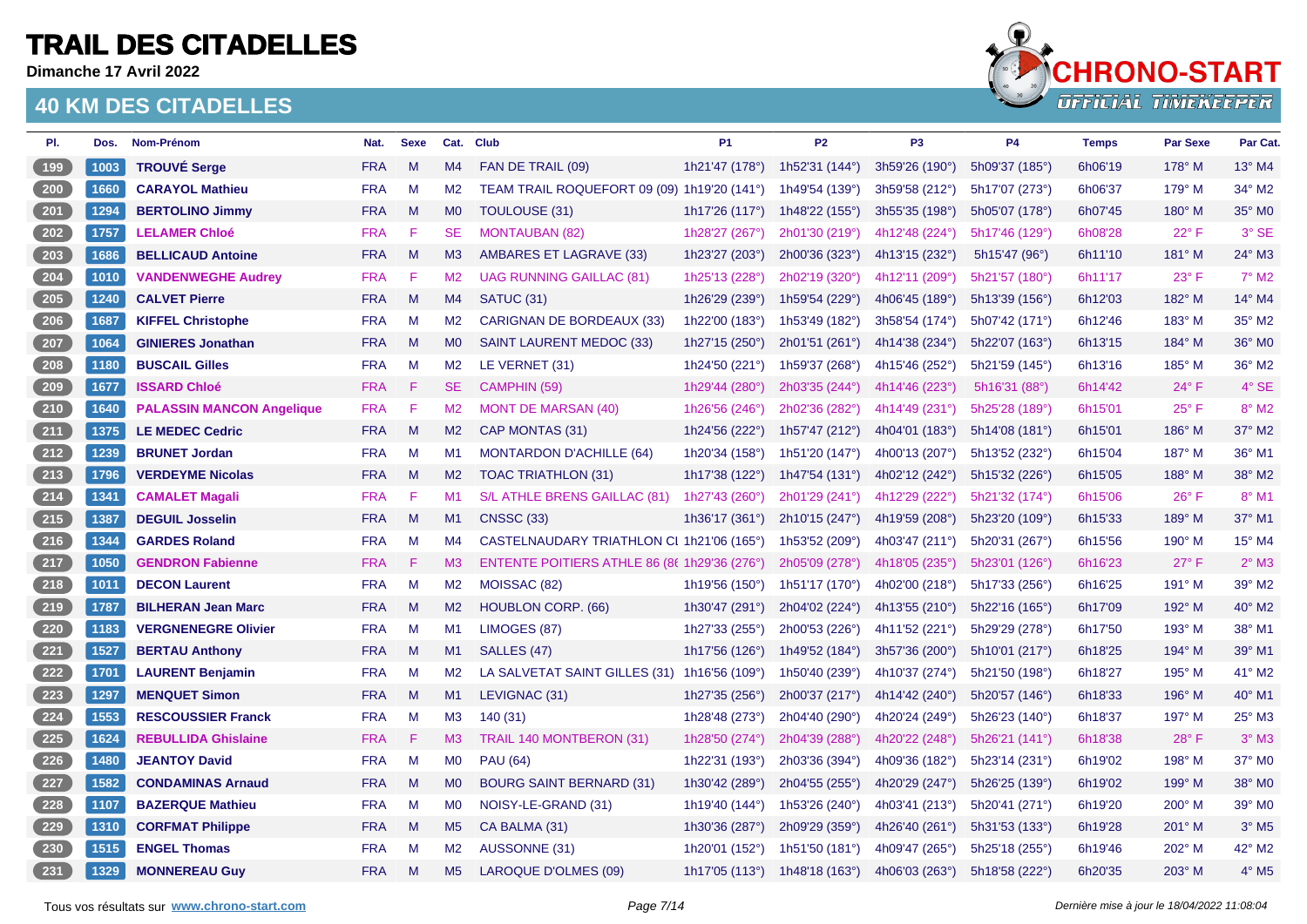**Dimanche 17 Avril 2022**

#### **40 KM DES CITADELLES**



| PI. | Dos. | Nom-Prénom                   | Nat.       | <b>Sexe</b>  |                | Cat. Club                                  | <b>P1</b>                 | P <sub>2</sub>            | P <sub>3</sub> | <b>P4</b>      | <b>Temps</b> | <b>Par Sexe</b> | Par Cat.            |
|-----|------|------------------------------|------------|--------------|----------------|--------------------------------------------|---------------------------|---------------------------|----------------|----------------|--------------|-----------------|---------------------|
| 232 | 1621 | <b>FERAUD Olivier</b>        | <b>FRA</b> | M            | M4             | CASTELNAUDARY TRIATHLON CI 1h21'42 (176°)  |                           | 1h53'53 (193°)            | 4h05'55 (228°) | 5h22'31 (266°) | 6h20'43      | 204° M          | 16° M4              |
| 233 | 1046 | <b>CAFFIN Stéphane</b>       | <b>FRA</b> | M            | M1             | <b>MONTAIGUT SUR SAVE (31)</b>             | 1h27'23 (251°)            | 2h00'35 (223°)            | 4h11'21 (219°) | 5h22'09 (193°) | 6h21'02      | 205° M          | 41° M1              |
| 234 | 1224 | <b>SERNIGUET Claire</b>      | <b>FRA</b> | F            | M2             | CASTELMAUROU (31)                          | 1h33'22 (320°)            | 2h08'00 (263°)            | 4h23'18 (246°) | 5h26'49 (110°) | 6h21'31      | $29^\circ$ F    | $9°$ M <sub>2</sub> |
| 235 | 1328 | <b>LACOSTE Mallaury</b>      | <b>FRA</b> | F            | <b>SE</b>      | <b>SPIRIDON PAYS D'OLMES (09)</b>          | 1h26'50 (244°)            | 2h04'20 (327°)            | 4h21'28 (260°) | 5h28'01 (150°) | 6h22'15      | $30^\circ$ F    | $5^\circ$ SE        |
| 236 | 1281 | <b>TRATTENERO Gregory</b>    | <b>FRA</b> | $\mathsf{M}$ | M2             | <b>TRAIL DES SOURCES (82)</b>              | 1h28'39 (269°)            | 2h05'23 (310°)            | 4h21'52 (255°) | 5h28'25 (149°) | 6h23'32      | 206° M          | 43° M2              |
| 237 | 1433 | <b>SERMET Guillaume</b>      | <b>FRA</b> | M            | <b>SE</b>      | RAMONVILLE SAINT-AGNE (31)                 | 1h17'01 $(111°)$          | 1h47'46 (146°)            | 4h02'28 (244°) | 5h19'33 (272°) | 6h24'21      | 207° M          | 37° SE              |
| 238 | 1034 | <b>GILLES Matthieu</b>       | <b>FRA</b> | M            | M1             | SAINT JEAN (31)                            | 1h22'14 $(187°)$          | 1h56'12 $(246°)$          | 4h15'32 (270°) | 5h28'05 (218°) | 6h24'25      | 208° M          | 42° M1              |
| 239 | 1080 | <b>ESCALÉ Pierre</b>         | <b>FRA</b> | M            | M <sub>0</sub> | <b>MONTARDON (64)</b>                      | 1h21'07 (166°)            | 1h52'05 (157°)            | 3h58'03(181°)  | 5h14'11 (264°) | 6h24'34      | 209° M          | 40° M0              |
| 240 | 1210 | <b>GARCIA Richard</b>        | <b>FRA</b> | $M_{\odot}$  | M <sub>2</sub> | LA TOUR DU CRIEU (09)                      | 1h21'04 (164°)            | 1h51'54 (150°)            | 4h20'08 (318°) | 5h32'20 (209°) | 6h25'31      | $210^\circ$ M   | 44° M2              |
| 241 | 1489 | <b>HAVEZ Sébastien</b>       | <b>FRA</b> | M            | M1             | COLOMIERS (31)                             | 1h31'00 (297°)            | 2h02'03 (160°)            | 4h12'34 (217°) | 5h24'15 (202°) | 6h25'35      | $211^\circ$ M   | 43° M1              |
| 242 | 1022 | <b>MORENO Thibaut</b>        | <b>FRA</b> | M            | <b>SE</b>      | <b>SPIRIDON AURILLAC (15)</b>              | 1h22'05 (184°)            | 1h57'01 (270 $^{\circ}$ ) | 4h07'27 (215°) | 5h21'43 (238°) | 6h26'08      | $212^\circ$ M   | 38° SE              |
| 243 | 1078 | <b>SAVES David</b>           | <b>FRA</b> | M            | <b>SE</b>      | <b>SPIRIDON AURILLAC (15)</b>              | 1h21'57 (182°)            | 1h57'03 (273°)            | 4h07'25 (214°) | 5h21'01 (230°) | 6h26'10      | $213^\circ$ M   | 39° SE              |
| 244 | 1333 | <b>ARTAUD Jérôme</b>         | <b>FRA</b> | $M_{\odot}$  | M2             | MERCENAC (09)                              | 1h21'23 (173°)            | 1h51'19 (117°)            | 4h00'05 (205°) | 5h23'04 (325°) | 6h26'12      | 214° M          | 45° M2              |
| 245 | 1411 | <b>CAPEL Anthony</b>         | <b>FRA</b> | M            | M <sub>2</sub> | ATHLETISME 632 (31)                        | 1h24'27 (218 $^{\circ}$ ) | 1h58'06 (236°)            | 4h09'00 (220°) | 5h17'30 (166°) | 6h26'15      | $215^\circ$ M   | 46° M2              |
| 246 | 1599 | <b>LAUWERS Vanessa</b>       | <b>FRA</b> | F            | M2             | SATUC (31)                                 | 1h31'02 (298°)            | 2h08'45 (331°)            | 4h25'46 (258°) | 5h31'56 (144°) | 6h26'21      | $31^\circ$ F    | 10° M2              |
| 247 | 1587 | <b>BOCHER Franck</b>         | <b>FRA</b> | M            | M3             | PAMIERS (09)                               | 1h24'08 (210°)            | 1h56'16 (190°)            | 4h13'04 (256°) | 5h24'53 (203°) | 6h26'22      | 216° M          | 26° M3              |
| 248 | 1068 | <b>STILLER Ludwig</b>        | <b>FRA</b> | $M_{\odot}$  | M1             | <b>ASA AUREILHAN (40)</b>                  | 1h38'14 (382°)            | 2h14'38 (303°)            | 4h26'13 (226°) | 5h31'48 (136°) | 6h26'26      | 217° M          | 44° M1              |
| 249 | 1583 | <b>BERTIN Sandrine</b>       | <b>FRA</b> | F            | M <sub>2</sub> | CLUB ASA ET COURANT NATURE 1h37'54 (377°)  |                           | 2h15'01 (321°)            | 4h27'14 (230°) | 5h31'50 (121°) | 6h27'17      | 32° F           | 11° M2              |
| 250 | 1647 | <b>SOLER Alexandre</b>       | <b>FRA</b> | $M_{\odot}$  | M <sub>0</sub> | <b>TOULOUSE (31)</b>                       | 1h25'22 (230°)            | 2h00'32 (274°)            | 4h12'03 (225°) | 5h22'11 (183°) | 6h27'23      | 218° M          | 41° MO              |
| 251 | 1661 | <b>ILHAT Pascal</b>          | <b>FRA</b> | $\mathsf{M}$ | MЗ             | LES FOULEES DU KERCORB (11) 1h30'25 (284°) |                           | 2h03'53 (231°)            | 4h20'50 (257°) | 5h31'33 (192°) | 6h27'31      | 219° M          | 27° M3              |
| 252 | 1186 | <b>GALY Christophe</b>       | <b>FRA</b> | M            | M1             | <b>MONTREUIL SUR EPTE (95)</b>             | 1h26'18 (236°)            | 1h59'35 (225°)            | 4h15'50 (254°) | 5h29'49 (235°) | 6h27'40      | 220° M          | 45° M1              |
| 253 | 1639 | <b>PALASSIN Romuald</b>      | <b>FRA</b> | M            | M <sub>2</sub> | <b>MONT DE MARSAN (40)</b>                 | 1h26'58 (247°)            | 2h02'38 (281°)            | 4h18'41 (251°) | 5h31'02 (213°) | 6h28'46      | 221° M          | 47° M2              |
| 254 | 1596 | <b>BOUINOT Patrick Eric</b>  | <b>FRA</b> | $\mathsf{M}$ | M4             | SERIAL AZIMUT SAINTONGEAIS (1h24'47 (220°) |                           | 1h58'18 (233°)            | 4h22'23 (293°) | 5h35'26 (225°) | 6h29'20      | 222° M          | 17° M4              |
| 255 | 1788 | <b>TISSIER Sylvain</b>       | <b>FRA</b> | M            | M <sub>3</sub> | AC AUTERIVE (31)                           | 1h25'05 (225°)            | 1h58'38 (234°)            | 4h05'17 (187°) | 5h16'48 (201°) | 6h29'22      | 223° M          | 28° M3              |
| 256 | 1355 | <b>CAVARROC Jacques</b>      | <b>FRA</b> | M            | M <sub>2</sub> | LES MALVOYANTS EN CANNE (31 1h31'49 (309°) |                           | 2h04'37 (211°)            | 4h18'08 (238°) | 5h30'53 (221°) | 6h30'05      | 224° M          | 48° M2              |
| 257 | 1772 | <b>PICARONIE Jerome</b>      | <b>FRA</b> | M            | M3             | <b>UAG RUNNING (81)</b>                    | 1h30'31 (285°)            | 2h06'14 (285°)            | 4h25'41 (271°) | 5h34'28 (170°) | 6h30'35      | 225° M          | 29° M3              |
| 258 | 1574 | <b>GALISSIER Sebastien</b>   | <b>FRA</b> | $M_{\odot}$  | M <sub>2</sub> | RIVES DU TARN RUNNING (81)                 | 1h30'34 (286°)            | 2h06'12 (280°)            | 4h25'49 (272°) | 5h34'33 (169°) | 6h30'36      | 226° M          | 49° M2              |
| 259 | 1694 | <b>TARRADE Stephane</b>      | <b>FRA</b> | M            | M4             | AMBARES (33)                               | 1h26'45 (243°)            | 2h01'43 (272°)            | 4h23'16 (285°) | 5h32'33 (175°) | 6h32'57      | 227° M          | 18° M4              |
| 260 | 1552 | <b>BERNARD Vivian</b>        | <b>FRA</b> | M            | M2             | CORRONSAC (31)                             | 1h31'53 $(310^{\circ})$   | 2h06'44 (269°)            | 4h20'47 (239°) | 5h30'05 (177°) | 6h33'51      | 228° M          | 50° M2              |
| 261 | 1227 | <b>COUVERT Vincent</b>       | <b>FRA</b> | M            | M1             | <b>CENTRE MEDOC ATHLE (33)</b>             | 1h34'30 (349°)            | 2h09'42 (275°)            | 4h23'13 (237°) | 5h30'44 (164°) | 6h34'12      | 229° M          | 46° M1              |
| 262 | 1274 | <b>DUROUSSEAU Christophe</b> | <b>FRA</b> | - M          | M <sub>0</sub> | LAMARQUES (33)                             | 1h33'51 (332°)            | 2h09'43 (289°)            | 4h24'36 (245°) | 5h31'06 (148°) | 6h34'13      | $230^\circ$ M   | 42° M0              |
| 263 | 1016 | <b>PECHEU Sébastien</b>      | <b>FRA</b> | M            | M <sub>2</sub> | CA BALMA (31)                              | 1h27'02 (248°)            | 2h01'27 (258°)            | 4h15'39 (241°) | 5h33'02 (275°) | 6h34'18      | 231° M          | 51° M2              |
| 264 | 1523 | <b>PUECH Jérôme</b>          | <b>FRA</b> | M            | M <sub>2</sub> | RAMONVILLE SAINT AGNE (31)                 | 1h29'46 (281°)            | 2h03'34 (242°)            | 4h22'12 (266°) | 5h34'36 (215°) | 6h34'46      | 232° M          | 52° M2              |

l,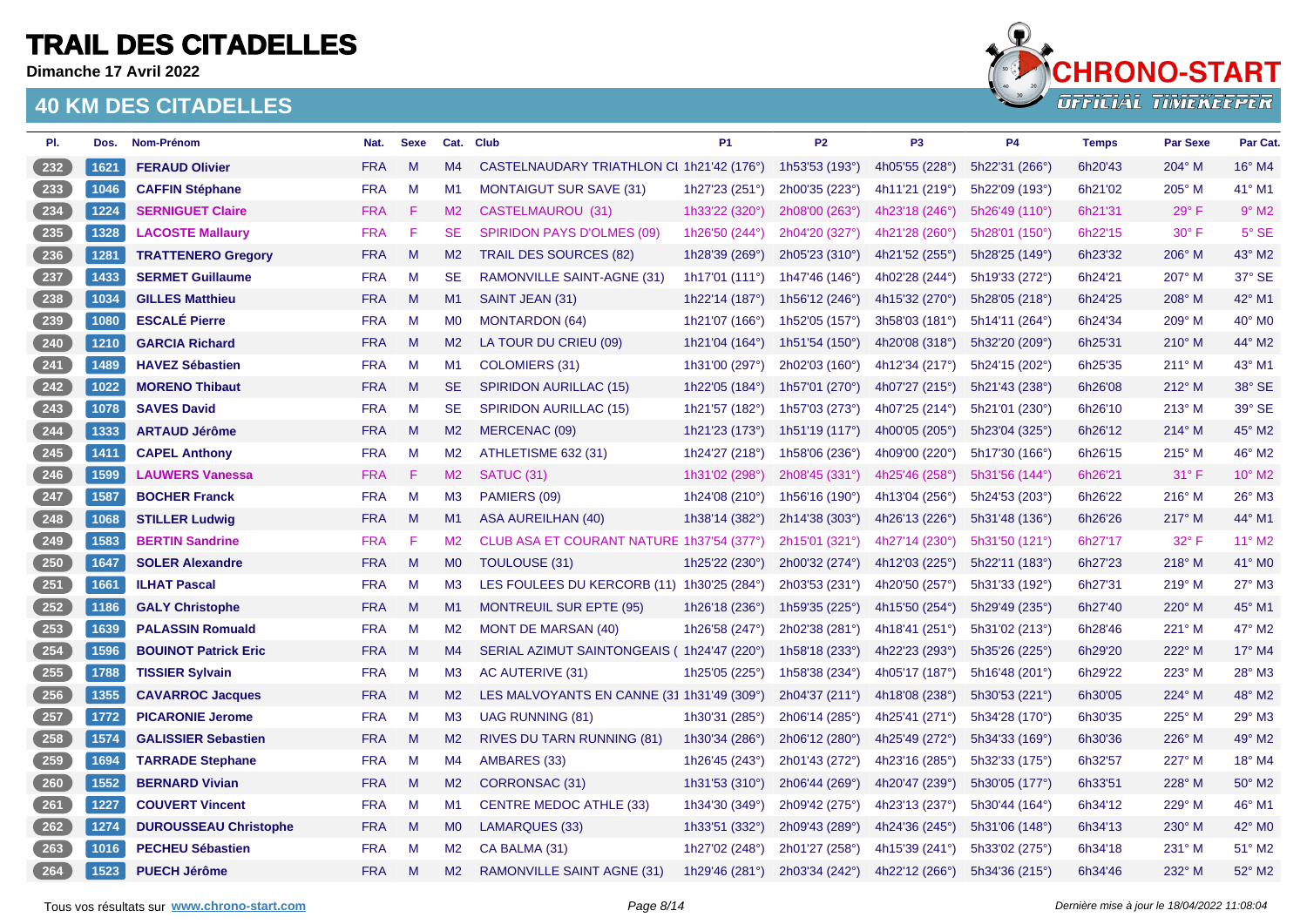**Dimanche 17 Avril 2022**



| PI.   | Dos. | Nom-Prénom                   | Nat.       | <b>Sexe</b> |                | Cat. Club                                  | P <sub>1</sub>          | P <sub>2</sub> | P <sub>3</sub> | <b>P4</b>      | <b>Temps</b> | <b>Par Sexe</b> | Par Cat.                 |
|-------|------|------------------------------|------------|-------------|----------------|--------------------------------------------|-------------------------|----------------|----------------|----------------|--------------|-----------------|--------------------------|
| 265   | 1678 | <b>DEMANGEOT François</b>    | <b>FRA</b> | M           | M3             | CASTELNAUDARY (11)                         | 1h25'25 (231°)          | 1h59'48 (257°) | 4h20'34 (281°) | 5h31'36 (196°) | 6h34'52      | 233° M          | 30° M3                   |
| 266   | 1646 | <b>DUFEU Regis</b>           | <b>FRA</b> | M           | M <sub>2</sub> | <b>VERNETTRAIL09 (09)</b>                  | 1h28'21 (266°)          | 2h00'51 (203°) | 4h21'20 (277°) | 5h35'43 (239°) | 6h36'05      | 234° M          | 53° M2                   |
| $267$ | 1187 | <b>RUEFF Laurent</b>         | <b>FRA</b> | M           | M <sub>3</sub> | <b>TRAIL DU MOURTIS (31)</b>               | 1h31'23 (307°)          | 2h07'00 (279°) | 4h27'30 (278°) | 5h39'38 (208°) | 6h37'37      | 235° M          | 31° M3                   |
| 268   | 1354 | <b>KWASNIK Marine</b>        | <b>FRA</b> | F           | <b>SE</b>      | <b>TOULOUSE (31)</b>                       | 1h31'11 (302°)          | 2h09'12 (335°) | 4h27'55 (267°) | 5h49'09 (316°) | 6h37'43      | $33^\circ$ F    | 6° SE                    |
| 269   | 1150 | <b>VACHELARD Marie</b>       | <b>FRA</b> | F           | <b>SE</b>      | CASTANET-TOLOSAN (31)                      | 1h31'10 (301°)          | 2h09'11 (334°) | 4h27'58 (268°) | 5h49'10 (315°) | 6h37'44      | $34^\circ$ F    | 7° SE                    |
| 270   | 1732 | <b>GALESI Yolaine</b>        | <b>FRA</b> | F           | M1             | CAP09 (09)                                 | 1h22'28 (192°)          | 1h59'28 (317°) | 4h23'40 (294°) | 5h35'47 (207°) | 6h38'45      | 35° F           | $9°$ M1                  |
| $271$ | 1319 | <b>BLANCHARD Olivier</b>     | <b>FRA</b> | M           | M3             | SATUC (31)                                 | 1h26'32 (240°)          | 2h01'16 (266°) | 4h22'55 (287°) | 5h40'06 (274°) | 6h39'40      | 236° M          | 32° M3                   |
| 272   | 1222 | <b>DELPECH Claude</b>        | <b>FRA</b> | M           | M <sub>2</sub> | PIEUSSE (11)                               | 1h34'25 (346°)          | 2h11'09 (309°) | 4h31'19 (275°) | 5h38'43 (162°) | 6h39'54      | 237° M          | 54° M2                   |
| 273   | 1273 | <b>SCHIRMANN Eric</b>        | <b>FRA</b> | M           | M4             | LES PIEDS LURONS (31)                      | 1h30'58 (296°)          | 2h09'18 (346°) | 4h28'14 (269°) | 5h36'53 (168°) | 6h40'14      | 238° M          | 19° M4                   |
| $274$ | 1783 | <b>BATALLA Franck</b>        | <b>FRA</b> | M           | M <sub>2</sub> | LEGUEVIN (31)                              | 1h22'26 (191°)          | 1h56'46 (256°) | 4h23'07 (308°) | 5h38'45 (259°) | 6h40'29      | 239° M          | 55° M2                   |
| $275$ | 1039 | <b>MOUTARDE Estelle</b>      | <b>FRA</b> | F           | M1             | ATHLETIC CLUB ANGERIEN (17)                | 1h27'29 (253°)          | 2h05'21 (333°) | 4h26'52 (284°) | 5h42'18 (251°) | 6h40'40      | $36^\circ$ F    | 10° M1                   |
| 276   | 1270 | <b>SERVAIS Emmanuel</b>      | <b>FRA</b> | M           | M <sub>3</sub> | BORDEAUX (33)                              | 1h29'40 (278°)          | 2h05'48 (299°) | 4h27'53 (288°) | 5h38'01 (182°) | 6h40'54      | 240° M          | 33° M3                   |
| $277$ | 1728 | <b>DEMONGEOT Thierry</b>     | <b>FRA</b> | M           | M3             | LEOGNAN (33)                               | 1h23'40 (205°)          | 1h59'20 (283°) | 4h20'02 (280°) | 5h34'56 (244°) | 6h41'10      | 241° M          | 34° M3                   |
| 278   | 1758 | <b>RAYNAL Thierry</b>        | <b>FRA</b> | M           | M <sub>2</sub> | <b>UAG RUNNING (81)</b>                    | 1h27'41 (259°)          | 2h03'10 (276°) | 4h26'48 (292°) | 5h37'11 (187°) | 6h41'11      | 242° M          | 56° M2                   |
| 279   | 1001 | <b>NAUDÉ Nicolas</b>         | <b>FRA</b> | M           | M2             | <b>BPBO31 (31)</b>                         | 1h35'39 (353°)          | 2h11'39 (295°) | 4h37'27 (302°) | 5h48'10 (191°) | 6h41'13      | 243° M          | 57° M2                   |
| 280   | 1645 | <b>BARON Maïwen</b>          | <b>FRA</b> | F           | <b>SE</b>      | <b>TOULOUSE (31)</b>                       | 1h25'27 (232°)          | 2h00'06 (264°) | 4h15'53 (250°) | 5h37'15 (318°) | 6h41'21      | $37^\circ$ F    | 8° SE                    |
| 281   | 1218 | <b>SAPORTE Teddy</b>         | <b>FRA</b> | M           | M1             | <b>AUZEVILLE TOULOUSANE (31)</b>           | 1h31'20 (306°)          | 2h07'01 (284°) | 4h23'11 (253°) | 5h38'41 (254°) | 6h41'28      | 244° M          | 47° M1                   |
| 282   | 1127 | <b>MARCEL Sébastien</b>      | <b>FRA</b> | M           | M1             | BEAUZELLE (31)                             | 1h29'17 (275°)          | 2h03'29 (254°) | 4h24'47 (283°) | 5h41'35 (269°) | 6h43'52      | 245° M          | 48° M1                   |
| $283$ | 1414 | <b>HOLLET Karine</b>         | <b>FRA</b> | F           | M1             | SATUC (31)                                 | 1h33'16 (317°)          | 2h12'33 (371°) | 4h38'43 (306°) | 5h47'33 (172°) | 6h44'04      | 38° F           | 11° M1                   |
| 284   | 1105 | <b>BARAIS Raynald</b>        | <b>SUI</b> | M           | M2             | <b>SUISSE</b>                              | 1h38'31 (388°)          | 2h17'30 (364°) | 4h40'15 (290°) | 5h50'00 (179°) | 6h45'27      | 246° M          | 58° M2                   |
| $285$ | 1104 | <b>ROUITS Elisabeth</b>      | <b>SUI</b> | F           | M2             | TRI TEAM PULLY (SUISSE)                    | 1h38'19 (384°)          | 2h17'28 (368°) | 4h42'40 (299°) | 5h49'59 (161°) | 6h45'31      | 39° F           | 12° M2                   |
| 286   | 1374 | <b>BECHU Manon</b>           | <b>FRA</b> | F           | M <sub>0</sub> | PIBRAC (31)                                | 1h36'26 (363°)          | 2h13'26 (316°) | 4h38'27 (298°) | 5h47'00 (167°) | 6h45'54      | $40^{\circ}$ F  | $6^\circ$ MO             |
| 287   | 1397 | <b>ALLETT David</b>          | <b>FRA</b> | M           | M <sub>5</sub> | <b>TABRE (09)</b>                          | 1h34'26 (347°)          | 2h12'36 (343°) | 4h30'07 (262°) | 5h47'37 (276°) | 6h47'38      | 247° M          | $5^\circ$ M <sub>5</sub> |
| 288   | 1363 | <b>AZUARA Jerome</b>         | <b>SVK</b> | M           | M <sub>2</sub> | TRNAVA TRAIL RUNNER (SLOVA) 1h30'55 (295°) |                         | 2h06'56 (297°) | 4h34'39 (316°) | 5h47'36 (224°) | 6h48'41      | 248° M          | 59° M2                   |
| 289   | 1435 | <b>DAVILA Sébastien</b>      | <b>FRA</b> | M           | M2             | <b>RUN AND BIKE RIONNAIS (40)</b>          | 1h32'10 $(311°)$        | 2h04'53 (207°) | 4h30'49 (303°) | 5h49'08 (288°) | 6h48'57      | 249° M          | 60° M2                   |
| 290   | 1628 | <b>PROSPERI Elodie</b>       | <b>FRA</b> | F           | <b>SE</b>      | <b>PARIS (75)</b>                          | 1h39'13 (397°)          | 2h17'52 (356°) | 4h38'07 (276°) | 5h50'31 (216°) | 6h49'19      | $41^{\circ}$ F  | $9°$ SE                  |
| 291   | 1434 | <b>NAËL Jeremy</b>           | <b>FRA</b> | M           | <b>SE</b>      | POITIERS (86)                              | 1h27'48 (262°)          | 2h00'17 (202°) | 4h27'25 (312°) | 5h46'23 (295°) | 6h51'18      | 250° M          | 40° SE                   |
| 292   | 1681 | <b>DUBOIS Morgan</b>         | <b>FRA</b> | M           | <b>SE</b>      | <b>CAMPHIN EN PEVELE (59)</b>              | 1h33'32 (325°)          | 2h05'11 (178°) | 4h30'36 (301°) | 5h45'42 (246°) | 6h51'22      | 251° M          | 41° SE                   |
| $293$ | 1648 | <b>PEREIRA Rose Marie</b>    | <b>FRA</b> | M           | M2             | <b>FOIX (09)</b>                           | 1h31'13 $(303^{\circ})$ | 2h11'17 (381°) | 4h47'20 (358°) | 5h52'43 (134°) | 6h51'29      | 252° M          | 61° M2                   |
| 294   | 1750 | <b>CERRONE Antony</b>        | <b>FRA</b> | M           | M <sub>0</sub> | SAINT ALBAN (31)                           | 1h33'48 (331°)          | 2h11'02 (324°) | 4h36'23 (300°) | 5h48'37 (210°) | 6h51'57      | 253° M          | 43° MO                   |
| 295   | 1600 | <b>ESCRIBE Jean-François</b> | <b>FRA</b> | M           | M4             | CA BALMA (31)                              | 1h36'33 (365°)          | 2h13'06 (306°) | 4h42'45 (327°) | 5h58'21 (258°) | 6h52'16      | 254° M          | 20° M4                   |
| 296   | 1044 | <b>CASTELLA David</b>        | <b>FRA</b> | M           | M <sub>2</sub> | BPBO 31 (31)                               | 1h29'38 (277°)          | 2h06'47 (322°) | 4h35'42 (322°) | 5h49'48 (236°) | 6h52'47      | 255° M          | 62° M2                   |
| 297   | 1031 | <b>RAMIO Julien</b>          | <b>FRA</b> | M           | M1             | BPBO 31 (31)                               | 1h29'50 (283°)          | 2h07'57 (342°) | 4h36'15 (320°) | 5h49'46 (228°) | 6h52'47      | 256° M          | 49° M1                   |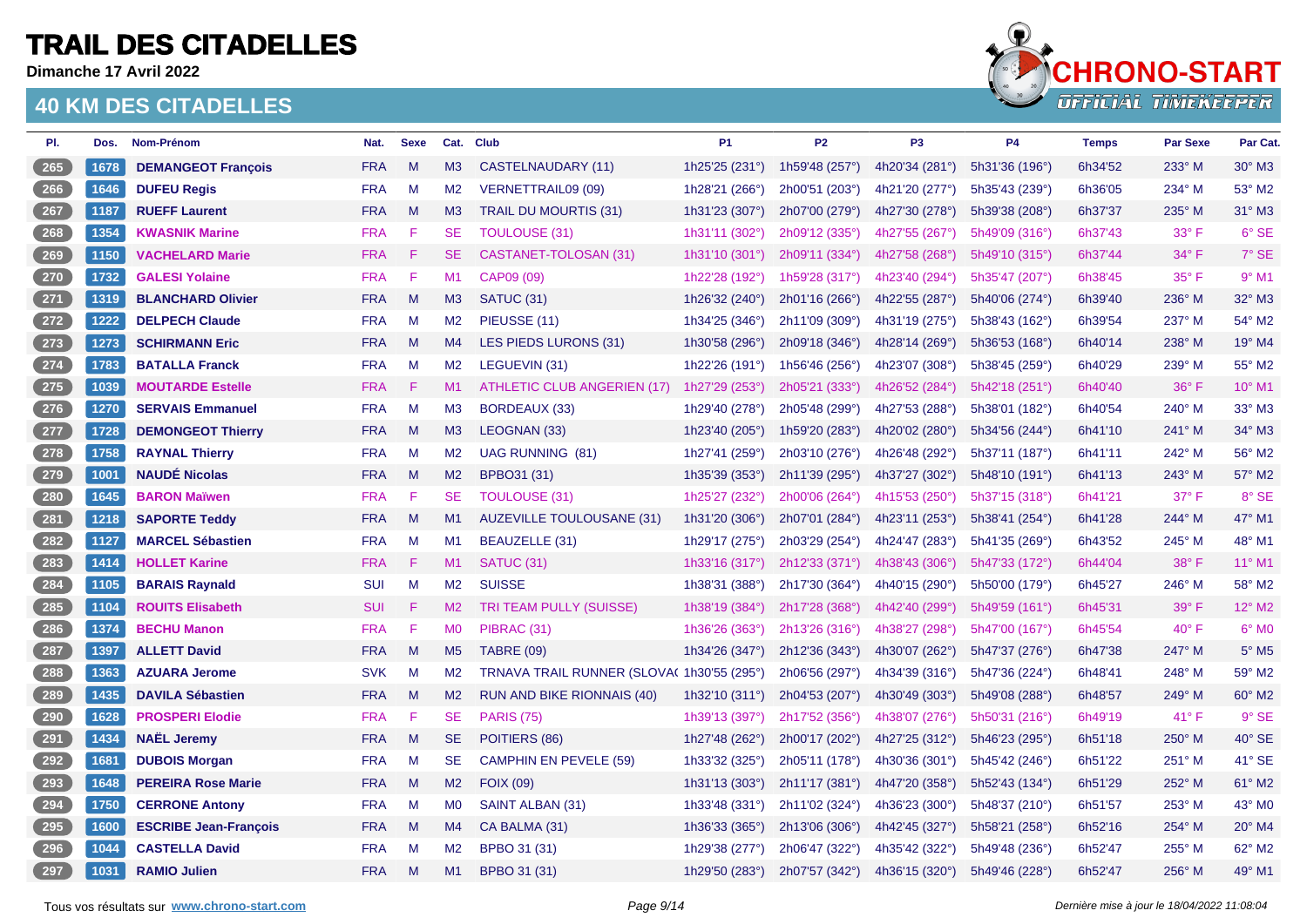**Dimanche 17 Avril 2022**

### **40 KM DES CITADELLES**



| PI.   | Dos. | Nom-Prénom                     | Nat.       | <b>Sexe</b> |                | Cat. Club                                 | <b>P1</b>                | <b>P2</b>                 | P <sub>3</sub>            | <b>P4</b>      | <b>Temps</b> | Par Sexe       | Par Cat.                    |
|-------|------|--------------------------------|------------|-------------|----------------|-------------------------------------------|--------------------------|---------------------------|---------------------------|----------------|--------------|----------------|-----------------------------|
| 298   | 1448 | <b>PUJOL Frédéric</b>          | <b>FRA</b> | M           | M1             | LAURAGAIS ATHLE CASTELNAUL 1h28'44 (271°) |                          | 2h03'27 (265°)            | 4h29'23 (304°)            | 5h48'34 (296°) | 6h52'51      | 257° M         | 50° M1                      |
| 299   | 1170 | <b>DENAX Sophie</b>            | <b>FRA</b> | F           | M <sub>0</sub> | <b>MARTRES TOLOSANE (31)</b>              | 1h33'40 (329°)           | 2h09'39 (294°)            | 4h37'41 (317°)            | 5h48'40 (195°) | 6h52'56      | 42° F          | $7^\circ$ MO                |
| 300   | 1033 | <b>SPLENDIDO Vincent</b>       | <b>FRA</b> | M           | M2             | <b>VERTOU (44)</b>                        | 1h37'01 (370°)           | 2h13'29 (305°)            | 4h31'22 (264°)            | 5h43'21 (204°) | 6h53'09      | 258° M         | 63° M2                      |
| 301   | 1317 | <b>MERIC Nicolas</b>           | <b>FRA</b> | M           | M1             | SALLES (33)                               | 1h29'42 (279°)           | 2h06'27 (311°)            | 4h38'17 (337°)            | 5h53'58 (260°) | 6h53'15      | 259° M         | 51° M1                      |
| 302   | 1302 | <b>PONS Pascal</b>             | <b>FRA</b> | M           | M3             | <b>BEER AFTER TRAIL (31)</b>              | 1h23'22 (202°)           | 1h55'42 (198°)            | 4h16'16 (279°)            | 5h49'56 (372°) | 6h53'15      | $260^\circ$ M  | 35° M3                      |
| $303$ | 1675 | <b>BUGADA Marc</b>             | <b>FRA</b> | M           | M <sub>3</sub> | AIRBUS RUNNING (31)                       | 1h26'09 (234°)           | 2h11'08 (430°)            | 4h39'23 (319°)            | 5h54'12 (242°) | 6h53'28      | $261^\circ$ M  | 36° M3                      |
| 304   | 1722 | <b>CASTELAIN Mickael</b>       | <b>FRA</b> | M           | M1             | <b>MARQUEFAVE (31)</b>                    | 1h34'18 (343°)           | 2h12'42 (349°)            | 4h32'28 (273°)            | 5h52'54 (308°) | 6h53'48      | 262° M         | 52° M1                      |
| $305$ | 1460 | <b>MESTRIE Christophe</b>      | <b>FRA</b> | M           | M3             | <b>CONTINENTAL (31)</b>                   | 1h34'23 (345°)           | 2h12'44 (347°)            | 4h38'54 (307°)            | 5h53'42 (241°) | 6h53'48      | 263° M         | 37° M3                      |
| 306   | 1769 | <b>ROPITAL Christine</b>       | <b>FRA</b> | F           | M2             | VAL 31 (31)                               | 1h30'44 (290°)           | 2h11'28 (390°)            | 4h39'08 (315°)            | 5h55'33 (265°) | 6h53'51      | $43^\circ$ F   | $13^{\circ}$ M <sub>2</sub> |
| 307   | 1760 | <b>DUNAND Eric</b>             | <b>FRA</b> | M           | M4             | TIS THALES (31)                           | 1h33'20 (319°)           | 2h09'13 (291°)            | 4h30'14 (282°)            | 5h45'13 (245°) | 6h54'25      | 264° M         | 21° M4                      |
| 308   | 1658 | <b>ABDALLAH Fadaank</b>        | <b>FRA</b> | M           | M1             | CASTELGINEST (31)                         | 1h21'48 (179°)           | 1h51'27 (104 $^{\circ}$ ) | 4h01'55 (216°)            | 5h39'12 (385°) | 6h55'04      | 265° M         | 53° M1                      |
| 309   | 1004 | <b>LAPASSET Benoit</b>         | <b>FRA</b> | M           | MЗ             | COURIR DANS CHATELLERAULT 1h41'50 (412°)  |                          | 2h22'25 (385°)            | 4h44'38 (289°)            | 5h53'56 (176°) | 6h55'07      | 266° M         | 38° M3                      |
| 310   | 1063 | <b>BACHELIER Jean Francois</b> | <b>FRA</b> | M           | M <sub>5</sub> | LANNES (47)                               | 1h31'18 $(305^\circ)$    | 2h08'49 (328°)            | 4h25'51 (259 $^{\circ}$ ) | 5h32'42 (154°) | 6h55'44      | 267° M         | $6^\circ$ M <sub>5</sub>    |
| 311   | 1153 | <b>LOUIT Christine</b>         | <b>FRA</b> | F           | M <sub>3</sub> | 1% EQUIPEE SAUVAGE (40)                   | 1h33'18 (318°)           | 2h11'04 (332°)            | 4h42'24 (334°)            | 5h55'20 (223°) | 6h56'17      | 44° F          | $4^\circ$ M3                |
| 312   | 1160 | <b>VACHELARD Bruno</b>         | <b>FRA</b> | M           | M4             | CTC (11)                                  | 1h33'26 (322°)           | 2h09'20 (292°)            | 4h40'34 (333°)            | 5h58'35 (286°) | 6h56'55      | 268° M         | 22° M4                      |
| $313$ | 1182 | <b>REOLID Manuel</b>           | <b>FRA</b> | M           | M4             | <b>LES TRAILERS MODELES (31)</b>          | 1h25'00 (223°)           | 1h58'40 (237°)            | 4h07'31 (206°)            | 5h23'34 (262°) | 6h57'01      | 269° M         | 23° M4                      |
| 314   | 1209 | <b>LACOUTURE Jean Luc</b>      | <b>FRA</b> | M           | M1             | LES PIEDS LURONS (31)                     | 1h27'40 (258°)           | 2h00'47 (221°)            | 4h15'18 (243°)            | 5h34'51 (299°) | 6h57'01      | 270° M         | 54° M1                      |
| 315   | 1232 | <b>BREUL Maeva</b>             | <b>FRA</b> | F           | <b>SE</b>      | ATHLE 632 (31)                            | 1h34'12 (340°)           | 2h14'14 (380°)            | 4h40'11 (305°)            | 5h54'50 (240°) | 6h57'21      | $45^{\circ}$ F | $10^{\circ}$ SE             |
| 316   | 1118 | <b>SERIN Hélène</b>            | <b>FRA</b> | F           | SE.            | LERAN (09)                                | 1h35'51 (355°)           | 2h14'36 (357°)            | 4h47'23 (339°)            | 6h01'22 (234°) | 6h59'03      | 46°F           | 11° SE                      |
| 317   | 1676 | <b>LARRAZET Jean.paul</b>      | <b>FRA</b> | M           | M3             | HAGETMAU (40)                             | 1h29'48 (282°)           | 2h03'57 (253°)            | 4h30'39 (311°)            | 5h49'31 (293°) | 6h59'03      | 271° M         | 39° M3                      |
| 318   | 1331 | <b>FABRE Remy</b>              | <b>FRA</b> | M           | M1             | <b>TOULOUSE (31)</b>                      | 1h33'54 (333°)           | 2h09'40 (286°)            | 4h31'16 (286°)            | 5h50'30 (297°) | 6h59'04      | 272° M         | 55° M1                      |
| $319$ | 1741 | <b>SOUFFLET Tatiana</b>        | <b>FRA</b> | F           | M <sub>2</sub> | CHIERRY J'Y COURS (02)                    | 1h36'22 (362°)           | 2h17'30 (396°)            | 4h51'02 (342°)            | 6h01'42(190°)  | 6h59'09      | $47^{\circ}$ F | 14° M2                      |
| 320   | 1710 | <b>PELTIER Murielle</b>        | <b>FRA</b> | F           | M1             | PUILBOREAU (17)                           | 1h26'24 (238°)           | 2h05'19 (360°)            | 4h40'29 (349°)            | 5h55'54 (250°) | 6h59'24      | 48°F           | $12^{\circ}$ M1             |
| $321$ | 1709 | <b>PASTUREAU Antoine</b>       | <b>FRA</b> | M           | M <sub>0</sub> | PUILBOREAU (17)                           | 1h26'22 (237°)           | 2h05'20 (363°)            | 4h40'37 (350°)            | 5h55'53 (248°) | 6h59'25      | 273° M         | 44° MO                      |
| 322   | 1503 | <b>TOURET Serge</b>            | <b>FRA</b> | M           | M <sub>5</sub> | ESG RUNNING 79 (79)                       | 1h33'24 (321°)           | 2h17'19 (425°)            | 4h46'47 (325°)            | 5h59'07 (212°) | 6h59'25      | 274° M         | $7°$ M <sub>5</sub>         |
| $323$ | 1257 | <b>CAHUZAC Deborah</b>         | <b>FRA</b> | F           | M <sub>2</sub> | <b>BOUSSENS (31)</b>                      | 1h33'59 (335°)           | 2h15'35 (399°)            | 4h45'16 (328°)            | 5h56'21 (197°) | 6h59'33      | 49° F          | 15° M2                      |
| $324$ | 1591 | <b>BOURGES Hugues</b>          | <b>FRA</b> | M           | M4             | LES ZINZINS DES COTEAUX (31)              | 1h34'01 (336°)           | 2h15'28 (398°)            | 4h45'12 (329°)            | 5h56'33 (199°) | 6h59'33      | 275° M         | 24° M4                      |
| $325$ | 1087 | <b>ESQUIROL Justine</b>        | <b>FRA</b> | F           | <b>SE</b>      | PHILIPPIDES FOIX (09)                     | 1h34'15 (341°)           | 2h10'25 (300°)            | 4h52'37 (383°)            | 6h03'03 (188°) | 6h59'33      | $50^\circ$ F   | 12° SE                      |
| 326   | 1091 | <b>DABAZACH Corinne</b>        | <b>FRA</b> | F           | M3             | <b>SEMELLES DE PLOMB (66)</b>             | 1h39'07 (395°)           | 2h17'21 (345°)            | 4h46'51 (326°)            | 6h02'58 (263°) | 7h00'01      | $51^{\circ}$ F | $5^\circ$ M3                |
| 327   | 1090 | <b>ANDREU Jean-Claude</b>      | <b>FRA</b> | M           | M <sub>3</sub> | SEMELLES DE PLOMB (66)                    | 1h39'06 (394°)           | 2h17'45 (355°)            | 4h46'56 (323°)            | 6h02'56 (261°) | 7h00'03      | 276° M         | 40° M3                      |
| 328   | 1229 | <b>DEDIEU Bernard</b>          | <b>FRA</b> | M           | M <sub>4</sub> | PORTET ATHLETIC CLUB (31)                 | 1h36'13 (360°)           | 2h12'39 (304°)            | 4h39'04 (309°)            | 5h55'50 (268°) | 7h00'31      | $277^\circ$ M  | 25° M4                      |
| $329$ | 1517 | <b>GROC Christophe</b>         | <b>FRA</b> | M           | M <sub>3</sub> | CAUJAC (31)                               | 1h16'12 (90 $^{\circ}$ ) | 1h46'53 (142°)            | 4h16'48 (330°)            | 5h49'29 (369°) | 7h00'57      | 278° M         | 41° M3                      |
| 330   | 1559 | <b>ARGUEL Caroline</b>         | <b>FRA</b> | F           | M1             | <b>BULLES DAIR (31)</b>                   | 1h36'09 (359°)           | 2h15'07 (361°)            | 4h44'33 (324°)            | 6h02'11 (280°) | 7h01'52      | 52° F          | 13° M1                      |

Tous vos résultats sur [www.chrono-start.com](https://www.chrono-start.com/) **Carrier and Carrier and Carrier Carrier en Carrier and Carrier and Page 10/14** Dernière mise à jour le 18/04/2022 11:08:04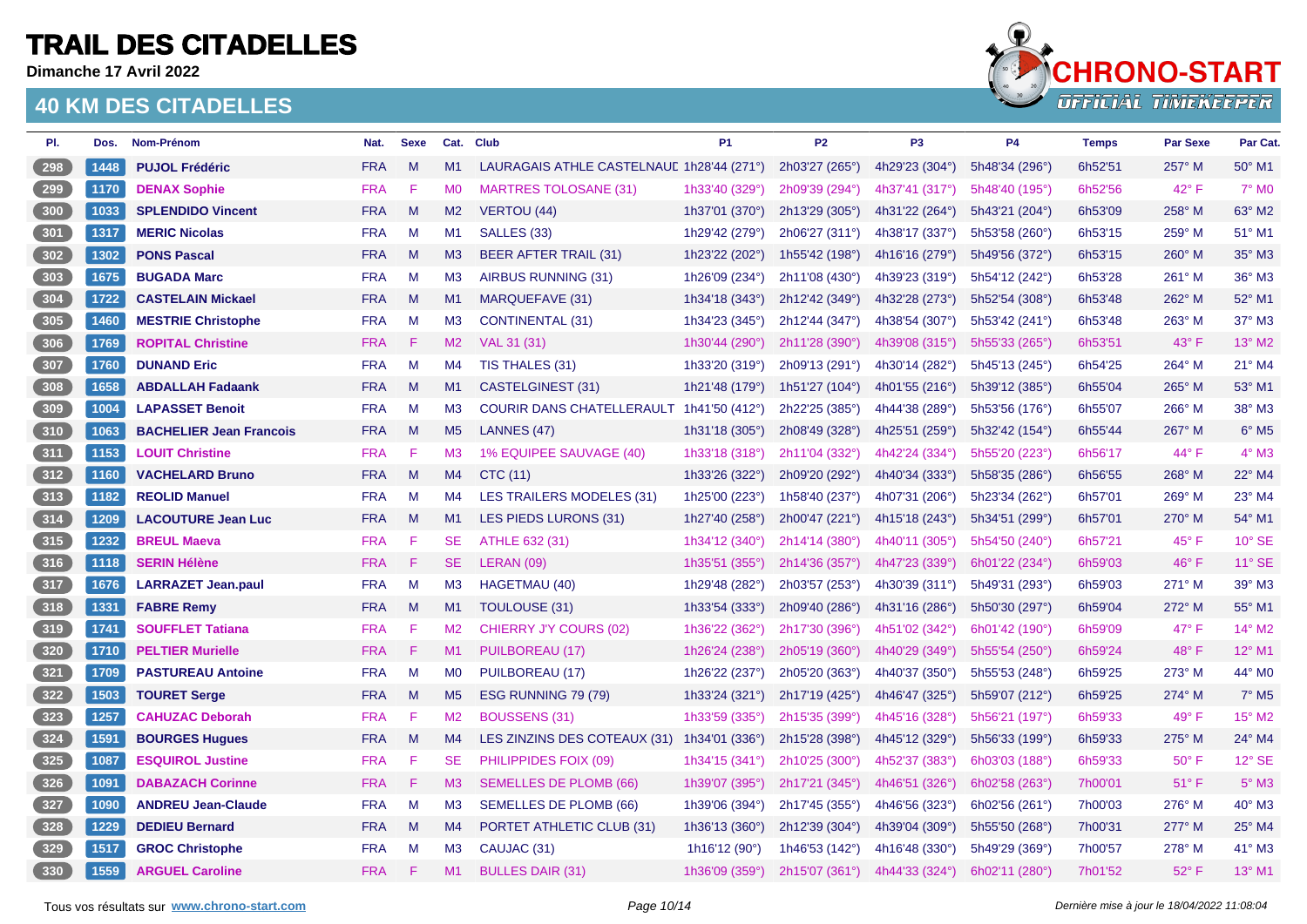**Dimanche 17 Avril 2022**



| PI.   | Dos. | Nom-Prénom                       | Nat.       | <b>Sexe</b> |                | Cat. Club                                     | P <sub>1</sub>          | <b>P2</b>      | P <sub>3</sub> | <b>P4</b>      | <b>Temps</b> | <b>Par Sexe</b> | Par Cat.            |
|-------|------|----------------------------------|------------|-------------|----------------|-----------------------------------------------|-------------------------|----------------|----------------|----------------|--------------|-----------------|---------------------|
| 331   | 1644 | <b>MARCHAND MAILLET Sandrine</b> | <b>FRA</b> | F           | M2             | GRAGNAGUE (31)                                | 1h36'05 (358°)          | 2h14'10 (339°) | 4h44'58 (332°) | 6h01'47 (270°) | 7h01'55      | $53^\circ$ F    | 16° M2              |
| 332   | 1173 | <b>DARMIGNY Eric</b>             | <b>FRA</b> | M           | M <sub>3</sub> | <b>TOULOUSE (31)</b>                          | 1h20'25 (155°)          | 1h53'51 (230°) | 4h34'50 (378°) | 5h56'19 (319°) | 7h02'57      | 279° M          | 42° M3              |
| 333   | 1381 | <b>BARTLETT Frederic</b>         | <b>FRA</b> | M           | M4             | <b>TOULOUSE (31)</b>                          | 1h30'52 (293°)          | 2h06'40 (287°) | 4h38'51 (338°) | 5h56'37 (283°) | 7h03'30      | 280° M          | 26° M4              |
| 334   | 1672 | <b>PALASSIN Frederic</b>         | <b>FRA</b> | M           | M1             | <b>SERRES GASTON (40)</b>                     | 1h33'43 (330°)          | 2h11'48 (340°) | 4h40'18 (321°) | 5h58'25 (287°) | 7h03'38      | 281° M          | 56° M1              |
| 335   | 1443 | <b>SIBASSIE Richard</b>          | <b>FRA</b> | M           | M3             | SAUCATS (33)                                  | 1h34'07 (338°)          | 2h13'38 (375°) | 4h49'42 (359°) | 6h03'49 (237°) | 7h03'57      | 282° M          | 43° M3              |
| 336   | 1254 | <b>ROUX Frédéric</b>             | <b>FRA</b> | M           | M <sub>2</sub> | LES COUREURS DU LAUQUET (1111) 1633/11 (315°) |                         | 2h11'43 (352°) | 4h45'59 (345°) | 6h07'18 (317°) | 7h03'59      | 283° M          | 64° M2              |
| 337   | 1690 | <b>SAINT-DIZIER Patrick</b>      | <b>FRA</b> | M           | M <sub>0</sub> | SATUC (31)                                    | 1h33'13 $(316°)$        | 2h12'11 (362°) | 4h38'40 (310°) | 5h50'56 (211°) | 7h04'00      | 284° M          | 45° MO              |
| 338   | 1502 | <b>ROUILLE Stephane</b>          | <b>FRA</b> | M           | M <sub>2</sub> | <b>LES GRACIEUX RUNNERS (31)</b>              | 1h31'05 (299°)          | 2h05'12 (250°) | 4h35'34 (331°) | 5h54'53 (298°) | 7h04'01      | 285° M          | 65° M2              |
| 339   | 1611 | <b>BOUTIN Stéphane</b>           | <b>FRA</b> | M           | M3             | LAC/VAL REAL (11)                             | 1h33'34 $(326^{\circ})$ | 2h12'07 (353°) | 4h48'47 (362°) | 6h07'15 (290°) | 7h04'35      | 286° M          | 44° M3              |
| 340   | 1057 | <b>BELLION Anthony</b>           | <b>FRA</b> | M           | M1             | VAL31 (31)                                    | 1h28'36 (268°)          | 2h05'33 (314°) | 4h39'13 (343°) | 5h56'57 (282°) | 7h06'50      | 287° M          | 57° M1              |
| 341   | 1739 | <b>LARGE Gilles</b>              | <b>FRA</b> | M           | M4             | <b>GRAND BRASSAC (24)</b>                     | 1h28'41 (270°)          | 2h06'42 (336°) | 4h29'32 (291°) | 5h54'55 (343°) | 7h06'55      | 288° M          | 27° M4              |
| 342   | 1370 | <b>CLARENS Gregory</b>           | <b>FRA</b> | M           | M <sub>0</sub> | MURET AC (31)                                 | 1h38'07 (379°)          | 2h16'57 (358°) | 4h44'30 (314°) | 6h06'31 (321°) | 7h07'31      | 289° M          | 46° M0              |
| $343$ | 1007 | <b>PASCAL Laurent</b>            | <b>FRA</b> | M           | M <sub>2</sub> | PORTET ATHLETIC CLUB (31)                     | 1h33'29 $(324^{\circ})$ | 2h09'02 (277°) | 4h22'00 (236°) | 5h50'16 (352°) | 7h09'44      | 290° M          | 66° M2              |
| 344   | 1161 | <b>PETITJEAN Delphine</b>        | <b>FRA</b> | F           | M <sub>0</sub> | <b>AC PAMIERS (09)</b>                        | 1h36'29 (364°)          | 2h14'34 (338°) | 4h47'25 (340°) | 6h07'24 (304°) | 7h09'45      | $54^{\circ}$ F  | 8° MO               |
| $345$ | 1594 | <b>CHOCAT Eric</b>               | <b>FRA</b> | M           | M <sub>5</sub> | LES DAHUS DU 09 (09)                          | 1h38'11 (380°)          | 2h17'16 (367°) | 4h44'42 (313°) | 6h03'37 (294°) | 7h09'45      | $291^\circ$ M   | 8° M5               |
| 346   | 1625 | <b>AGUSSOL Sophie</b>            | <b>FRA</b> | F           | M <sub>0</sub> | <b>BEZIERS (34)</b>                           | 1h41'48 (411°)          | 2h25'33 (421°) | 5h02'28 (364°) | 6h13'19 (194°) | 7h11'45      | $55^{\circ}$ F  | $9°$ M <sub>0</sub> |
| $347$ | 1700 | <b>DELHAYE Clemence</b>          | <b>FRA</b> | F           | <b>SE</b>      | BOOMKA FITNESS ARGELES SUF 1h38'58 (390°)     |                         | 2h17'32 (354°) | 4h49'11 (336°) | 6h07'46 (291°) | 7h11'55      | $56^{\circ}$ F  | 13° SE              |
| 348   | 1008 | <b>AUVINET Nathalie</b>          | <b>FRA</b> | -F          | M1             | SAINT JEAN (31)                               | 1h33'57 (334°)          | 2h13'00 (366°) | 4h47'57 (348°) | 6h07'55 (303°) | 7h12'46      | $57^\circ$ F    | 14° M1              |
| $349$ | 1649 | <b>ABRATE Cédric</b>             | <b>FRA</b> | M           | M2             | SAINT LYS (31)                                | 1h34'21 (344°)          | 2h11'38 (326°) | 4h47'18 (353°) | 6h06'53 (301°) | 7h13'12      | 292° M          | 67° M2              |
| 350   | 1214 | <b>MOREAU Erwan</b>              | <b>FRA</b> | M           | M2             | SAINT SEBASTIEN SUR LOIRE (44 1h36'58 (369°)  |                         | 2h13'09 (301°) | 4h37'47 (296°) | 6h01'24 (330°) | 7h14'01      | 293° M          | 68° M2              |
| $351$ | 1032 | <b>BRAGHETTO Marie</b>           | <b>FRA</b> | F           | M1             | SAINT AMADOU (09)                             | 1h39'02 (392°)          | 2h17'26 (348°) | 4h53'12 (354°) | 6h10'54 (281°) | 7h14'02      | 58°F            | 15° M1              |
| 352   | 1737 | <b>ROTIER Maxime</b>             | <b>FRA</b> | M           | M <sub>0</sub> | LA TOUR DU CRIEU (09)                         | 1h38'56 (389°)          | 2h17'24 (351°) | 4h53'15 (356°) | 6h10'52 (279°) | 7h14'04      | 294° M          | 47° M0              |
| $353$ | 1131 | <b>ROY Romain</b>                | <b>FRA</b> | M           | M <sub>0</sub> | <b>TOULOUSE (31)</b>                          | 1h34'31 (350°)          | 2h08'59 (260°) | 4h44'48 (355°) | 6h05'41 (311°) | 7h14'25      | 295° M          | 48° MO              |
| 354   | 1386 | <b>ROUBAKOVITCH Thomas</b>       | <b>FRA</b> | M           | M <sub>2</sub> | COURSE NATURE SAINT SULPICI 1h36'53 (367°)    |                         | 2h14'28 (330°) | 4h52'26 (369°) | 6h18'21 (346°) | 7h14'45      | 296° M          | 69° M2              |
| $355$ | 1053 | <b>BELLOC Christophe</b>         | <b>FRA</b> | M           | M3             | CASTANET (31)                                 | 1h23'12 (199°)          | 1h55'50 (206°) | 4h20'13 (295°) | 5h56'08 (381°) | 7h15'39      | 297° M          | 45° M3              |
| 356   | 1205 | <b>MARTY Nathalie</b>            | <b>FRA</b> | F           | M <sub>3</sub> | BGRCLOCHESPIEDS (81)                          | 1h39'27 (399°)          | 2h22'31 (415°) | 5h04'30 (382°) | 6h19'20 (243°) | 7h19'34      | $59^\circ$ F    | $6^\circ$ M3        |
| 357   | 1366 | <b>CAMPAGNOL Nathalie</b>        | <b>FRA</b> | F           | M3             | <b>VILLENEUVE SUR LOT (47)</b>                | 1h37'48 (376°)          | 2h17'36 (377°) | 5h01'52 (390°) | 6h14'26 (219°) | 7h20'00      | $60^\circ$ F    | $7^\circ$ M3        |
| 358   | 1245 | <b>FOURNIE Georges</b>           | <b>FRA</b> | M           | M7             | ST JEAN DE VERGES (09)                        | 1h39'48 (402°)          | 2h20'32 (389°) | 4h59'50 (373°) | 6h17'39 (284°) | 7h21'02      | 298° M          | $3°$ M7             |
| 359   | 1303 | <b>CARRIERE Sébastien</b>        | <b>FRA</b> | M           | M1             | <b>BEER AFTER TRAIL (31)</b>                  | 1h34'04 (337°)          | 2h11'06 (318°) | 4h45'45 (346°) | 6h13'37 (350°) | 7h21'47      | 299° M          | 58° M1              |
| 360   | 1026 | <b>GOUYET Eduar</b>              | <b>FRA</b> | M           | M2             | DAGUA (11)                                    | 1h32'52 (313°)          | 2h08'51 (293°) | 4h56'33 (397°) | 6h19'45 (328°) | 7h21'50      | 300° M          | 70° M2              |
| 361   | 1597 | <b>GUERRERO Lionel</b>           | <b>FRA</b> | M           | M1             | <b>VARILHES (09)</b>                          | 1h31'45 (308°)          | 2h08'47 (319°) | 4h56'31 (398°) | 6h19'41 (327°) | 7h21'54      | 301° M          | 59° M1              |
| 362   | 1014 | <b>CLAVEL Daniel</b>             | <b>FRA</b> | M           | M <sub>6</sub> | <b>LORP SENTARAILLE (09)</b>                  | 1h39'55 (404°)          | 2h16'55 (315°) | 4h54'51 (368°) | 6h19'30 (337°) | 7h22'47      | $302^\circ$ M   | $1^\circ$ M6        |
| 363   | 1476 | <b>RECH Laurence</b>             | <b>FRA</b> | F           | M4             | <b>ASVTT BOIENNE (33)</b>                     | 1h36'00 (357°)          | 2h19'11 (416°) | 4h56'24 (365°) | 6h11'57 (257°) | 7h23'17      | $61^\circ$ F    | $1^\circ$ M4        |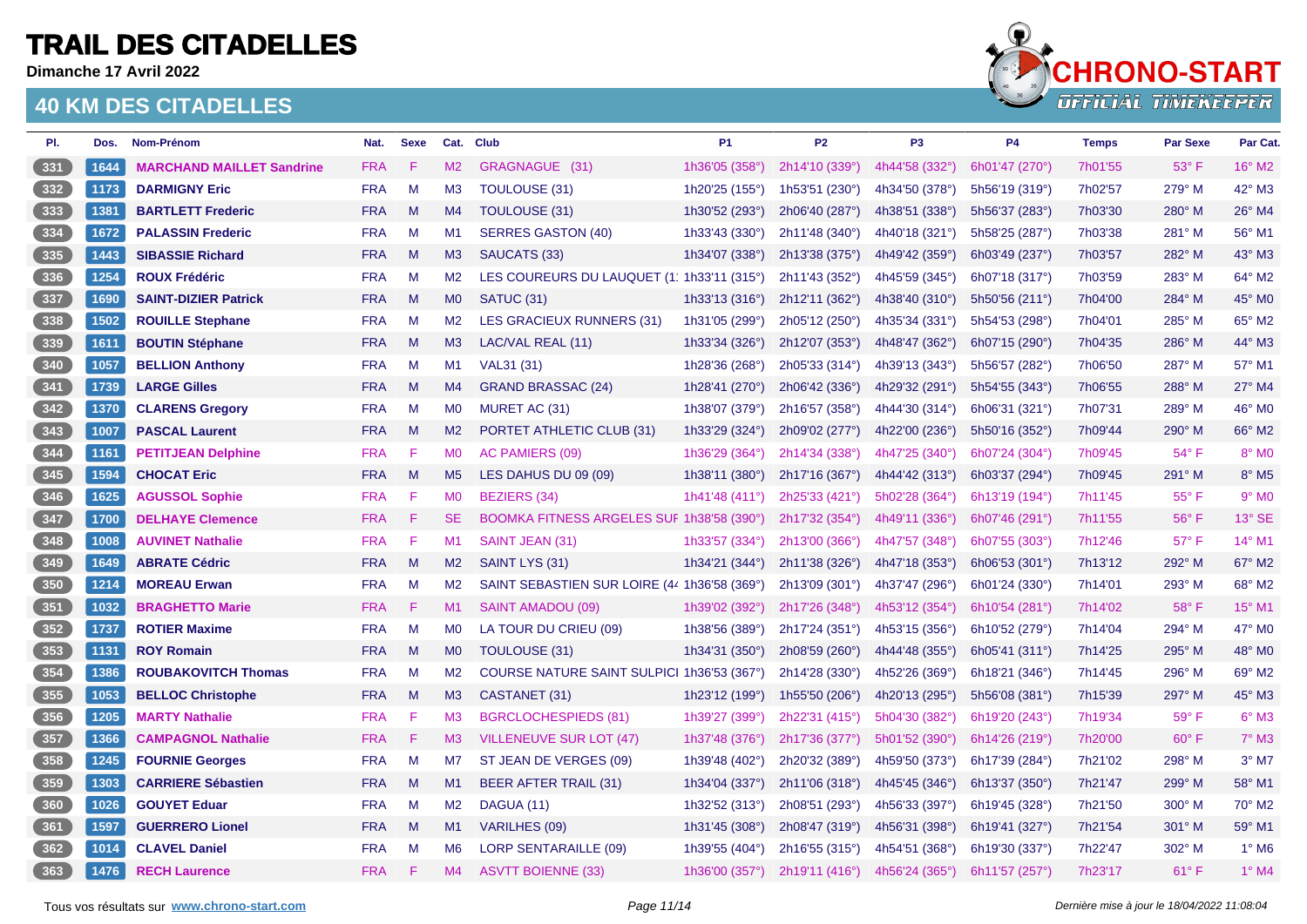**Dimanche 17 Avril 2022**



| PI.             | Dos. | Nom-Prénom                         | Nat.       | <b>Sexe</b> |                | Cat. Club                                  | P <sub>1</sub>            | P <sub>2</sub> | P <sub>3</sub>          | <b>P4</b>      | <b>Temps</b> | <b>Par Sexe</b> | Par Cat.            |
|-----------------|------|------------------------------------|------------|-------------|----------------|--------------------------------------------|---------------------------|----------------|-------------------------|----------------|--------------|-----------------|---------------------|
| $364$           | 1475 | <b>RECH Laurent</b>                | <b>FRA</b> | M           | M <sub>3</sub> | <b>ASVTT BOIENNE (33)</b>                  | 1h35'33 (352°)            | 2h19'13 (420°) | 4h56'27 (366°)          | 6h11'53 (252°) | 7h23'18      | 303° M          | 46° M3              |
| 365             | 1323 | <b>CAPRON Emmanuel</b>             | <b>FRA</b> | M           | M3             | DAVIA (31)                                 | 1h38'04 (378°)            | 2h17'18 (370°) | 4h48'54 (335°)          | 6h06'25 (277°) | 7h24'12      | 304° M          | 47° M3              |
| 366             | 1486 | <b>RAYNAUD Marie</b>               | <b>FRA</b> | F           | M <sub>7</sub> | <b>CENTRE MEDOC ATHLE (33)</b>             | 1h39'00 (391°)            | 2h25'02 (434°) | 5h09'08 (389°)          | 6h21'51 (220°) | 7h24'41      | 62° F           | $1^\circ$ M7        |
| 367             | 1488 | <b>RABIERS DU VILLARS Bertrand</b> | <b>FRA</b> | M           | M <sub>5</sub> | SATUC (31)                                 | 1h30'49 (292°)            | 2h08'53 (337°) | 4h44'20 (352°)          | 6h08'16 (333°) | 7h24'54      | $305^\circ$ M   | $9°$ M <sub>5</sub> |
| 368             | 1188 | <b>ANDRES David</b>                | <b>FRA</b> | M           | M <sub>3</sub> | <b>BEAULIEU SOUS LA ROCHE (85)</b>         | 1h30'54 (294°)            | 2h06'57 (298°) | 4h52'46 (392°)          | 6h15'07 (322°) | 7h25'54      | 306° M          | 48° M3              |
| 369             | 1367 | <b>MUNTZ Lucie</b>                 | <b>FRA</b> | F           | <b>SE</b>      | AIRBUS DEFENSE AND SPACE (3 1h48'30 (442°) |                           | 2h32'58 (427°) | 5h14'48 (379°)          | 6h30'16 (253°) | 7h26'22      | $63^\circ$ F    | 14° SE              |
| 370             | 1602 | <b>CORREIA DA SILVA Enrique</b>    | <b>FRA</b> | M           | <b>MO</b>      | BALMA (31)                                 | 1h33'28 (323°)            | 2h10'08 (308°) | 4h48'14 (370°)          | 6h13'23 (339°) | 7h26'49      | 307° M          | 49° M0              |
| $371$           | 1346 | <b>SAUBAIGNE Helene</b>            | <b>FRA</b> | F           | M <sub>3</sub> | <b>RION DES LANDES (40)</b>                | 1h39'51 (403°)            | 2h22'53 (412°) | 5h02'12 (374°)          | 6h17'20 (247°) | 7h27'12      | $64^{\circ}$ F  | $8^\circ$ M3        |
| 372             | 1265 | <b>MONDENX Charles</b>             | <b>FRA</b> | M           | M3             | RUN AND BIKE RIONNAIS (40)                 | 1h33'36 (327°)            | 2h09'36 (296°) | 4h44'23 (347°)          | 6h16'16 (367°) | 7h27'14      | 308° M          | 49° M3              |
| $373$           | 1759 | <b>BOURGAUT Emilien</b>            | <b>FRA</b> | M           | <b>SE</b>      | <b>PARIS (75)</b>                          | 1h28'46 (272°)            | 2h02'53 (251°) | 4h44'51 (381°)          | 6h20'04 (377°) | 7h28'35      | 309° M          | 42° SE              |
| 374             | 1439 | <b>MIRANDA Marie-Thérèse</b>       | <b>FRA</b> | F           | M3             | SATUC (31)                                 | 1h40'02 (405°)            | 2h21'05 (393°) | 5h02'03 (377°)          | 6h15'38 (229°) | 7h28'54      | $65^{\circ}$ F  | $9°$ M3             |
| $375$           | 1495 | <b>GUIDOUX Sébastien</b>           | <b>FRA</b> | M           | M <sub>2</sub> | SAINT ANDRE DE CUBZAC (33)                 | 1h39'10 (396°)            | 2h21'11 (403°) | 4h57'07 (357°)          | 6h18'03 (312°) | 7h30'11      | $310^\circ$ M   | 71° M2              |
| 376             | 1385 | <b>RENAUDIN Maud</b>               | <b>FRA</b> | F           | M1             | IZON(33)                                   | 1h39'17 (398°)            | 2h17'44 (350°) | 4h53'07 (351°)          | 6h18'48 (345°) | 7h30'38      | 66°F            | 16° M1              |
| 377             | 1550 | <b>MOLINIER Martin</b>             | <b>FRA</b> | M           | M <sub>2</sub> | <b>TCAP (81)</b>                           | 1h32'27 (312°)            | 2h09'05 (307°) | 4h49'18 (375°)          | 6h10'16 (313°) | 7h31'26      | $311^\circ$ M   | 72° M2              |
| 378             | 1573 | <b>LAROCHE Didier</b>              | <b>FRA</b> | M           | M <sub>5</sub> | <b>EALC</b> (71)                           | 1h40'08 (406°)            | 2h23'24 (417°) | 5h02'25 (371°)          | 6h20'21 (285°) | 7h31'44      | $312^\circ$ M   | 10° M5              |
| 379             | 1612 | <b>BOSC Jérôme</b>                 | <b>FRA</b> | M           | M1             | RIVES DE TARN RUNNING (81)                 | 1h38'13 (381°)            | 2h20'28 (406°) | 5h14'36 (411°)          | 6h29'59 (249°) | 7h31'52      | 313° M          | 60° M1              |
| 380             | 1606 | <b>SIKADDOUR Karim</b>             | <b>FRA</b> | M           | M4             | TOULOUSE (31)                              | 1h44'30 (423°)            | 2h26'59 (408°) | 5h04'34 (367°)          | 6h25'33 (314°) | 7h32'33      | $314^\circ$ M   | 28° M4              |
| $381$           | 1482 | <b>GRANENA David</b>               | <b>FRA</b> | M           | M1             | <b>CONTINENTAL (09)</b>                    | 1h38'16 (383°)            | 2h17'39 (374°) | 5h00'27 (384°)          | 6h21'07 (310°) | 7h32'58      | $315^\circ$ M   | 61° M1              |
| 382             | 1481 | <b>GRANENA Regina</b>              | <b>FRA</b> | Æ           | M1             | <b>CONTINENTAL (09)</b>                    | 1h38'22 $(385^\circ)$     | 2h17'40 (372°) | 5h00'30 (385°)          | 6h21'09 (309°) | 7h32'59      | $67^\circ$ F    | $17^\circ$ M1       |
| $383$           | 1702 | <b>SAVIGNOL Audrey</b>             | <b>FRA</b> | F           | <b>MO</b>      | MEUF ET MA POULE (09)                      | 1h44'57 (427°)            | 2h26'41 (401°) | 5h07'17 (376°)          | 6h30'18 (326°) | 7h34'39      | 68°F            | 10° MO              |
| $384$           | 1060 | <b>ESQUIROL Rémi</b>               | <b>FRA</b> | M           | <b>MO</b>      | <b>NICE (06)</b>                           | 1h34'10 (339°)            | 2h10'27 (302°) | 4h52'23 (380°)          | 6h28'33 (383°) | 7h35'02      | 316° M          | 50° MO              |
| $385$           | 1382 | <b>CAMPOS Cyrille</b>              | <b>FRA</b> | M           | M2             | LA RONDE DE VILLEMUR (31)                  | 1h45'35 (434°)            | 2h30'18 (429°) | 5h17'52 (396°)          | 6h40'18 (323°) | 7h36'01      | $317^\circ$ M   | 73° M2              |
| 386             | 1365 | <b>BREMBILLA Joel</b>              | <b>FRA</b> | M           | M4             | <b>AGEN (47)</b>                           | 1h37'44 (375 $^{\circ}$ ) | 2h17'34 (378°) | 5h08'27 $(405^{\circ})$ | 6h28'31 (307°) | 7h39'02      | $318^\circ$ M   | 29° M4              |
| 387             | 1603 | <b>BROCHARD Jean-Camille</b>       | <b>FRA</b> | M           | M2             | <b>TOULOUSE (31)</b>                       | 1h35'08 (351°)            | 2h15'26 (382°) | 5h08'30 (408°)          | 6h31'46 (329°) | 7h39'35      | 319° M          | 74° M2              |
| $388$           | 1083 | <b>LAVERGNE Franck</b>             | <b>FRA</b> | M           | M3             | AC GIGOUZAC /SAINT GERMAIN (1h39'39 (400°) |                           | 2h16'32 (313°) | 4h52'49 (360°)          | 6h21'37 (357°) | 7h40'04      | 320° M          | 50° M3              |
| $389$           | 1084 | <b>SOULIÉ ALCOUFFE Christine</b>   | <b>FRA</b> | F           | M4             | AC GIGOUZAC /SAINT GERMAIN (1h39'43 (401°) |                           | 2h16'31 (312°) | 4h52'58 (361°)          | 6h21'40 (356°) | 7h40'05      | $69^{\circ}$ F  | $2^{\circ}$ M4      |
| $\frac{390}{ }$ | 1471 | <b>SERRES Dominique</b>            | <b>FRA</b> | M           | M3             | <b>MURET (31)</b>                          | 1h37'22 (374°)            | 2h17'07 (376°) | 5h02'31 (391°)          | 6h33'11 (366°) | 7h40'11      | 321° M          | 51° M3              |
| $391$           | 1106 | <b>PIMBERT Cedric</b>              | <b>FRA</b> | M           | <b>MO</b>      | <b>BEER AFTER TRAIL (31)</b>               | 1h34'16 (342°)            | 2h16'37 (407°) | 5h11'48 (412°)          | 6h37'10 (341°) | 7h40'48      | 322° M          | 51° M0              |
| 392             | 1635 | <b>HATTEE Yohan</b>                | <b>FRA</b> | M           | M2             | GONDRIN (32)                               | 1h38'25 (386°)            | 2h20'54 (409°) | 5h04'22 (388°)          | 6h28'14 (332°) | 7h43'21      | 323° M          | 75° M2              |
| 393             | 1575 | <b>DEJEAN Frederic</b>             | <b>FRA</b> | M           | M <sub>2</sub> | BEAUMONT-SUR-LEZE (31)                     | 1h34'28 (348°)            | 2h12'41 (344°) | 5h05'36(406°)           | 6h33'47 (351°) | 7h44'46      | 324° M          | 76° M2              |
| $394$           | 1501 | <b>BLANC Nicolas</b>               | <b>FRA</b> | M           | M1             | MAUZAC (31)                                | 1h40'48 (408°)            | 2h21'14 (384°) | 5h07'13 (393°)          | 6h34'32 (348°) | 7h47'12      | 325° M          | 62° M1              |
| 395             | 1076 | <b>GAILLETON Arnaud</b>            | <b>FRA</b> | M           | M <sub>1</sub> | TEAM COIN COIN (11)                        | 1h37'17 (373°)            | 2h22'20 (431°) | 5h11'12 (400°)          | 6h45'23 (374°) | 7h47'15      | 326° M          | 63° M1              |
| 396             | 1144 | <b>BABY Nathalie</b>               | <b>FRA</b> | F           | M <sub>3</sub> | PAPY COACH (11)                            | 1h41'37 (409°)            | 2h22'22 (391°) | 5h21'17 (420°)          | 6h45'37 (336°) | 7h47'15      | $70^\circ$ F    | $10^{\circ}$ M3     |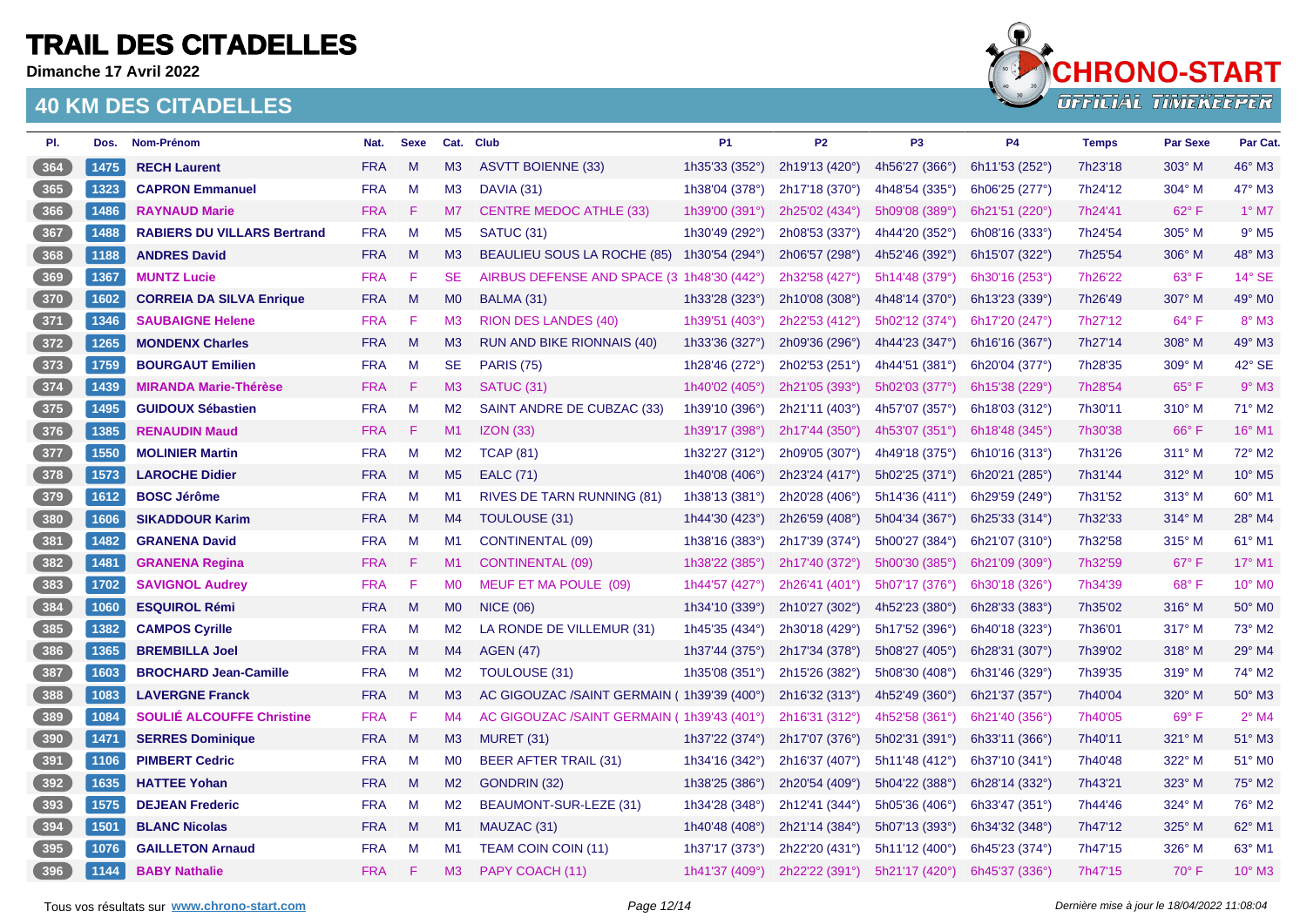**Dimanche 17 Avril 2022**



| PI. | Dos. | Nom-Prénom                 | Nat.       | <b>Sexe</b> |                | Cat. Club                                   | P <sub>1</sub> | P <sub>2</sub> | P <sub>3</sub>   | P4             | <b>Temps</b> | <b>Par Sexe</b> | Par Cat.                 |
|-----|------|----------------------------|------------|-------------|----------------|---------------------------------------------|----------------|----------------|------------------|----------------|--------------|-----------------|--------------------------|
| 397 | 1142 | <b>CARRENO Stephane</b>    | <b>FRA</b> | M           | <b>SE</b>      | PAPY COACH (11)                             | 1h37'15 (372°) | 2h22'24 (432°) | 5h09'01 (394°)   | 6h45'34 (384°) | 7h47'16      | 327° M          | 43° SE                   |
| 398 | 1680 | <b>DESPIS Floriane</b>     | <b>FRA</b> | F           | M <sub>0</sub> | <b>TOULOUSE (31)</b>                        | 1h45'31 (433°) | 2h31'58 (438°) | 5h14'54 (386°)   | 6h40'21 (344°) | 7h47'16      | $71^\circ$ F    | 11° MO                   |
| 399 | 1137 | <b>LATGE Jean Yves</b>     | <b>FRA</b> | M           | M1             | <b>MONTREAL (11)</b>                        | 1h41'44 (410°) | 2h22'19 (386°) | 5h22'27 (422°)   | 6h45'26 (324°) | 7h47'16      | 328° M          | 64° M1                   |
| 400 | 1043 | <b>COLLÉONI Isabelle</b>   | <b>FRA</b> | F           | M <sub>2</sub> | <b>SAINT GIRONS (09)</b>                    | 1h44'59 (428°) | 2h32'07 (440°) | 5h22'11 (404°)   | 6h41'45 (300°) | 7h47'17      | $72^{\circ}$ F  | 17° M2                   |
| 401 | 1743 | <b>AUBERT Julie</b>        | <b>FRA</b> | -F          | M1             | <b>SEIX (09)</b>                            | 1h44'54 (426°) | 2h32'09 (442°) | 5h22'09 (403°)   | 6h42'08 (305°) | 7h47'20      | 73° F           | 18° M1                   |
| 402 | 1749 | <b>CAZENAVE Daniel</b>     | FRA        | M           | M4             | SOUEIX-ROGALLE (09)                         | 1h45'01 (429°) | 2h32'14 (441°) | 5h22'13 (402°)   | 6h42'06 (302°) | 7h47'20      | 329° M          | 30° M4                   |
| 403 | 1623 | <b>ESCAFFIT Denis</b>      | <b>FRA</b> | M           | M4             | <b>LES ARPENTAYRES (09)</b>                 | 1h43'55 (417°) | 2h24'31 (387°) | 5h07'39 (387°)   | 6h33'43 (347°) | 7h47'26      | 330° M          | 31° M4                   |
| 404 | 1172 | <b>MUNTZ Jacky</b>         | <b>FRA</b> | M           | M4             | <b>RIEUCROS (09)</b>                        | 1h48'27 (441°) | 2h26'33 (341°) | 5h03'22 (363°)   | 6h27'21 (334°) | 7h48'04      | $331^\circ$ M   | 32° M4                   |
| 405 | 1546 | <b>DUVERNOY Pierre</b>     | <b>FRA</b> | $M_{\odot}$ | M <sub>5</sub> | <b>BOURG SAINT-BERNARD (31)</b>             | 1h37'03 (371°) | 2h26'12 (450°) | 5h05'19 (372°)   | 6h30'11 (338°) | 7h50'52      | 332° M          | 11° M5                   |
| 406 | 1156 | <b>LACOMBE Sylvain</b>     | <b>FRA</b> | M           | <b>MO</b>      | <b>TOULOUSE (31)</b>                        | 1h38'29 (387°) | 2h16'04 (329°) | 5h11'45 (413°)   | 6h39'28 (349°) | 7h54'14      | 333° M          | 52° MO                   |
| 407 | 1572 | <b>LAROCHE Anne</b>        | <b>FRA</b> | F           | M <sub>5</sub> | <b>EALC</b> (71)                            | 1h44'49 (425°) | 2h30'14 (433°) | 5h19'18(401°)    | 6h43'21 (335°) | 7h55'31      | $74^\circ$ F    | $1^\circ$ M <sub>5</sub> |
| 408 | 1162 | <b>DAMAS Luisa</b>         | <b>FRA</b> | F           | M <sub>3</sub> | <b>LABASTIDE D ANJOU (11)</b>               | 1h42'18 (415°) | 2h24'29 (404°) | 5h20'13 (414°)   | 6h40'15 (306°) | 7h55'38      | $75^{\circ}$ F  | 11° M3                   |
| 409 | 1184 | <b>CAZENAVE Patrick</b>    | <b>FRA</b> | M           | M4             | TEAM TRAIL ROQUEFORT 09 (09) 1h36'55 (368°) |                | 2h17'37 (388°) | 5h11'34 (410°)   | 6h47'05 (379°) | 7h59'05      | 334° M          | 33° M4                   |
| 410 | 1618 | <b>HOULLE Mathieu</b>      | <b>FRA</b> | M           | <b>SE</b>      | <b>GRATENTOUR (31)</b>                      | 1h33'38 (328°) | 2h15'17 (400°) | 5h11'42 (418°)   | 6h47'50 (382°) | 7h59'05      | 335° M          | 44° SE                   |
| 411 | 1751 | <b>MIRAVETE Mikaël</b>     | <b>FRA</b> | M           | MO             | <b>AUCAMVILLE (31)</b>                      | 1h40'36 (407°) | 2h21'54 (397°) | 5h14'52 (407°)   | 6h50'26 (380°) | 7h59'47      | 336° M          | 53° MO                   |
| 412 | 1598 | <b>SARTRE Olivier</b>      | <b>FRA</b> | M           | M2             | MURET (31)                                  | 1h42'11 (414°) | 2h25'59 (422°) | 5h35'04 (433°)   | 6h58'55 (331°) | 8h09'18      | 337° M          | 77° M2                   |
| 413 | 1315 | <b>MIALON Alain</b>        | <b>FRA</b> | M           | M7             | CA BALMA (31)                               | 1h51'37 (446°) | 2h35'17 (419°) | 5h34'42(421°)    | 6h56'40 (320°) | 8h09'26      | 338° M          | $4^{\circ}$ M7           |
| 414 | 1629 | <b>MARQUES SANTOS Hugo</b> | <b>FRA</b> | M           | <b>SE</b>      | <b>AGEN (47)</b>                            | 1h35'48 (354°) | 2h18'37 (411°) | 5h05'17 (395°)   | 6h55'38 (396°) | 8h10'36      | 339° M          | 45° SE                   |
| 415 | 1410 | <b>RAIMONDO Valerie</b>    | <b>FRA</b> | F           | M <sub>3</sub> | <b>CENTRE MEDOC ATHLE (33)</b>              | 1h46'49 (437°) | 2h27'10 (383°) | 5h25'47 (419°)   | 6h57'50 (368°) | 8h13'40      | 76°F            | 12° M3                   |
| 416 | 1392 | <b>DENIS Philippe</b>      | <b>FRA</b> | M           | M3             | <b>CENTRE MEDOC ATHLE (33)</b>              | 1h45'28 (432°) | 2h31'52 (437°) | 5h25'43 (409°)   | 6h56'19 (365°) | 8h13'41      | 340° M          | 52° M3                   |
| 417 | 1747 | <b>NICOL Jeremy</b>        | <b>FRA</b> | M           | M <sub>0</sub> | ST LEON (31)                                | 1h42'21 (416°) | 2h23'26 (395°) | 5h26'24 (427°)   | 6h59'06 (370°) | 8h14'09      | 341° M          | 54° MO                   |
| 418 | 1052 | <b>SOUFFLET Sylvain</b>    | <b>FRA</b> | M           | M <sub>3</sub> | AC DU PAYS DE MEAUX (77)                    | 1h44'16 (419°) | 2h23'30 (369°) | 5h19'20 (415°)   | 6h49'37 (362°) | 8h15'33      | 342° M          | 53° M3                   |
| 419 | 1055 | <b>LACROIX Véronique</b>   | <b>FRA</b> | F           | M3             | ES EN LA CABEZA (44)                        | 1h53'43 (450°) | 2h41'48 (446°) | 5h43'30 (423°)   | 7h08'52 (340°) | 8h16'32      | 77°F            | 13° M3                   |
| 420 | 1408 | <b>LESAGE Alissone</b>     | <b>FRA</b> | F           | M1             | <b>SLRA (44)</b>                            | 1h54'28 (451°) | 2h41'46 (443°) | 5h43'32 (424°)   | 7h08'54 (342°) | 8h16'34      | 78°F            | 19° M1                   |
| 421 | 1247 | <b>MESCHIN Celine</b>      | <b>FRA</b> | F           | M2             | <b>CENTREMEDOCATHLE (33)</b>                | 1h45'14 (430°) | 2h27'09 (402°) | 5h29'41 (426°)   | 6h58'33 (358°) | 8h17'39      | 79° F           | 18° M2                   |
| 422 | 1369 | <b>CABAL Antoine</b>       | <b>FRA</b> | M           | M <sub>0</sub> | AIRBUS DEFENSE AND SPACE (3 1h41'54 (413°)  |                | 2h26'06 (426°) | 5h34'36 (432°)   | 7h08'02 (371°) | 8h19'25      | 343° M          | 55° MO                   |
| 423 | 1724 | <b>GABARRE Laurent</b>     | <b>FRA</b> | M           | M <sub>0</sub> | BLAGNAC (31)                                | 1h35'57 (356°) | 2h14'59 (365°) | 5h21'20 (430°)   | 6h51'55 (364°) | 8h21'21      | 344° M          | 56° M0                   |
| 424 | 1154 | <b>RUEFF Fabienne</b>      | <b>FRA</b> | -F          | M2             | CAZERES (31)                                | 1h44'27 (422°) | 2h27'30 (414°) | $5h38'04$ (436°) | 7h07'38 (360°) | 8h22'53      | $80^\circ$ F    | 19° M2                   |
| 425 | 1146 | <b>NAUDIN Morgan</b>       | <b>FRA</b> | M           | M1             | SAINT MICHEL (31)                           | 1h44'25 (421°) | 2h27'28 (413°) | 5h38'06 (437°)   | 7h07'39 (359°) | 8h22'54      | 345° M          | 65° M1                   |
| 426 | 1197 | <b>SOEIRO Antoine</b>      | <b>FRA</b> | M           | M4             | <b>EBTM RUNNING (31)</b>                    | 1h43'58 (418°) | 2h26'35 (410°) | 5h37'22 (438°)   | 7h18'32 (389°) | 8h29'03      | 346° M          | 34° M4                   |
| 427 | 1400 | <b>HIQUET Severine</b>     | <b>FRA</b> | F           | M <sub>2</sub> | TYROSSE (40)                                | 1h47'31 (439°) | 2h30'56 (418°) | 5h33'14(425°)    | 7h08'33 (378°) | 8h35'01      | $81°$ F         | 20° M2                   |
| 428 | 1384 | <b>BACON Jean-Louis</b>    | <b>FRA</b> | M           | M4             | COURSE NATURE SAINT SULPICI 1h48'15 (440°)  |                | 2h36'14 (445°) | 5h48'49 (440°)   | 7h18'49 (361°) | 8h35'20      | 347° M          | 35° M4                   |
| 429 | 1453 | <b>HERBRETEAU Manon</b>    | <b>FRA</b> | F           | <b>SE</b>      | <b>MONTPELLIER (34)</b>                     | 1h53'39 (449°) | 2h40'00 (435°) | 5h36'21 (417°)   | 7h14'28 (386°) | 8h37'39      | 82°F            | $15^\circ$ SE            |